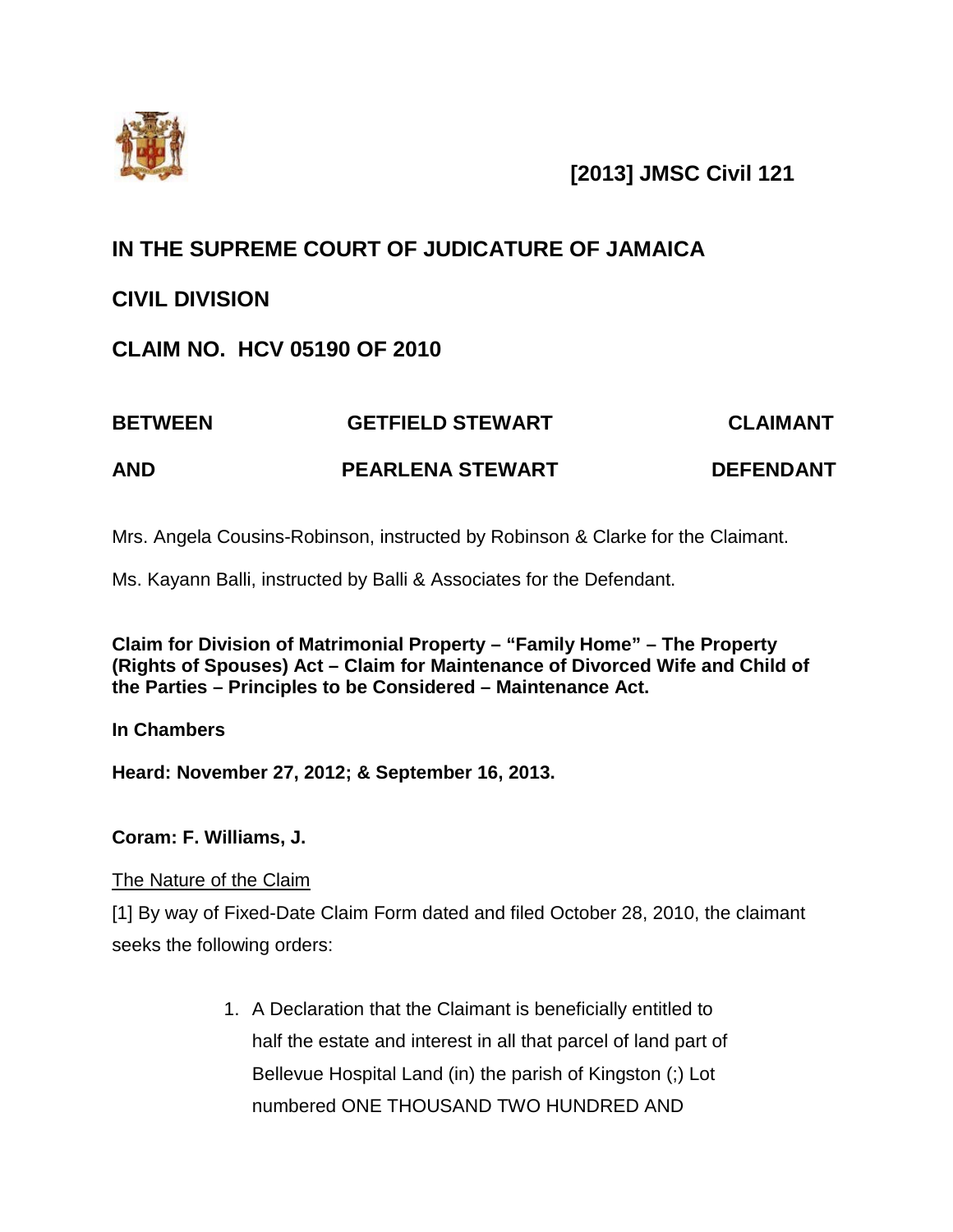SEVENTY-FIVE A and SECONDLY all that parcel of land being Lot numbered ONE THOUSAND TWO HUNDRED AND SEVENTY FOUR being all the land registered at Volume 1341 Folio 867 of the Register Book of Titles.

- 2. An Order that the property be sold and the proceeds of sale be divided equally between the parties.
- 3. An Order that the Defendant be given first option to purchase the Claimant's interest within twenty-one (21) days of the date of any court order hereof.
- 4. An Order that in the event that the Defendant fails to exercise her option within the time stipulated, that the property be put up for sale on the open market and the proceeds of sale be divided equally.
- 5. That the Registrar of the Supreme Court be empowered to sign any and all documents giving effect to this order in the event that the defendant neglects or refuses to sign".

# The Nature of the Defendant's Claim

[2] For her part, the defendant has asked for the following orders:

"i. The Claimant and the Defendant each have a 50% interest in the said property situate at 4A Carlisle Close, Manley Meadows, Kingston 2.

ii. The said property is to be valued by a reputable valuator to be agreed on by both of the parties to determine the current market value of the property and also to determine the costs of construction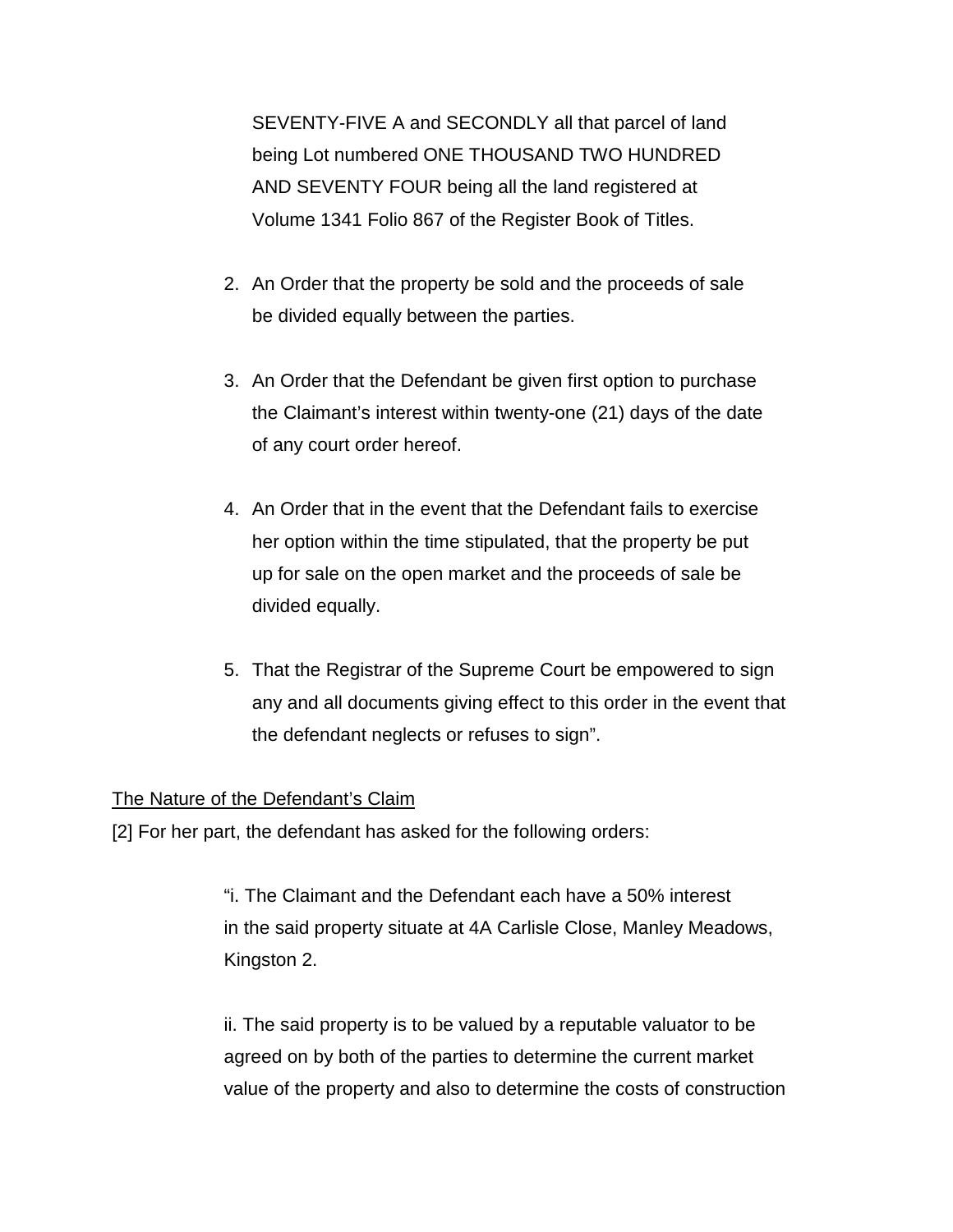of the 2<sup>nd</sup> floor at 2003 prices. That upon the costs being so ascertained the Claimant is to pay to the Defendant 60% of the costs as indicated by the said valuation report expended in effecting the improvement work on the premises between 2001 and 2003.

iii. The Claimant pay to the Defendant the sum of \$150,000 being one-half the costs expended by her in effecting improvement work on the said premises in 1999;

iv. The Claimant shall pay to the Defendant the sum of \$37,500 monthly by way of maintenance for the child Levar Stewart plus one half educational expenses as they arise together with continuing to maintain health insurance for the benefit of the said child;

v. That the Claimant shall also pay to the Defendant the sum of \$55, 965.76 by way of a refund of amounts spent by the Defendant for educational expenses for the school years 2011/2012 and 2012/2013;

vi. That the sums hereby ordered to be paid by way of maintenance for the child Levar Stewart be secured against and shall be a charge on the Claimant's interest in the family home. In the event of a sale of the said property the said amounts shall be deducted as a lumpsum from the proceeds of sale of the Claimant's interest in the said property and paid to the Defendant;

vii. The Claimant pays the Defendant the sum of \$8,000.00 monthly for a period of 3 years [by] way of maintenance for the Defendant payable on the first day of the month until the expiry of the period. The said sums shall also be secured against and be a charge on the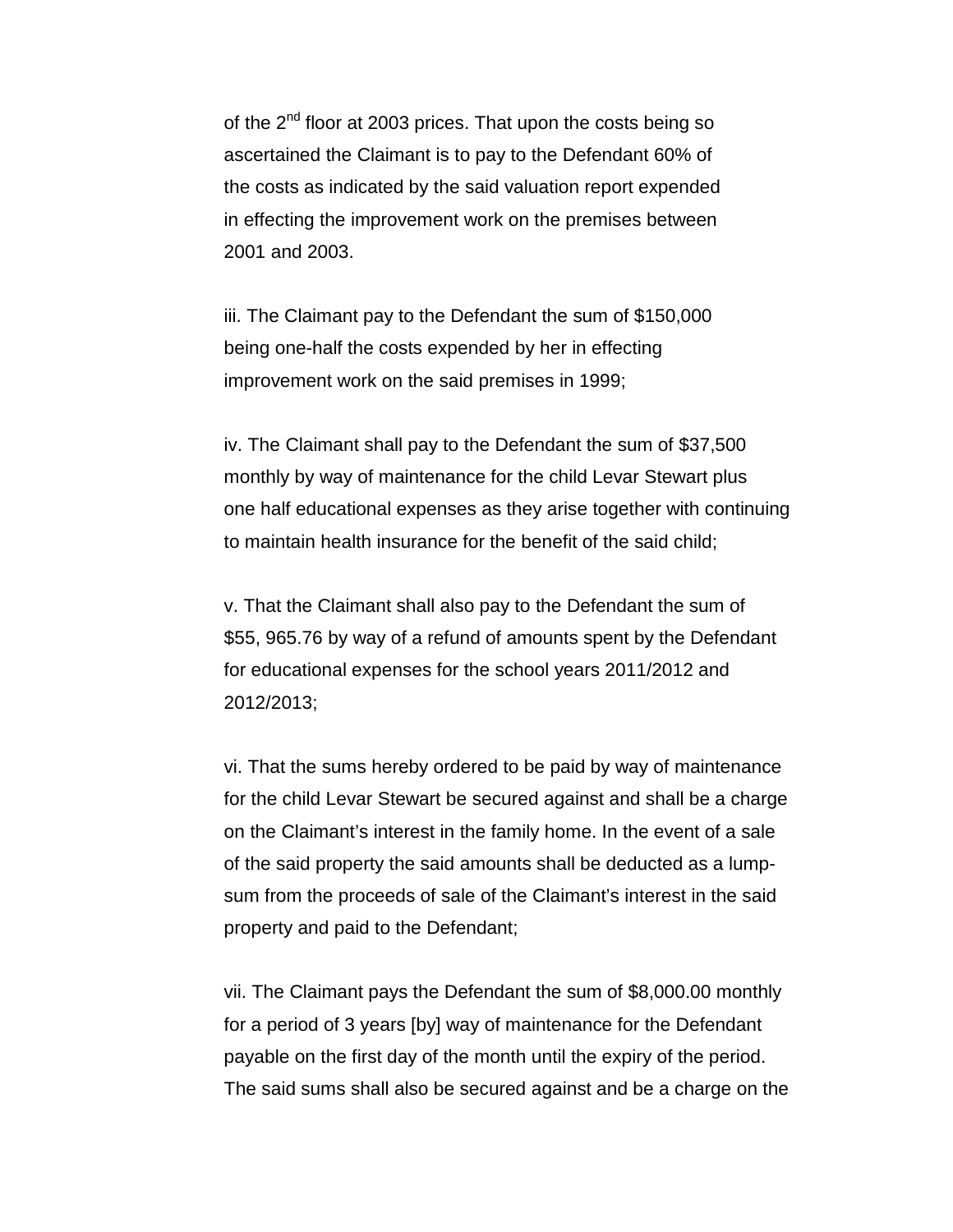Claimant's interest in the family home and in the event of a sale of the premises shall be deducted as a lump sum and paid from the proceeds of sale of the Claimant's interest in the said property and paid to the Defendant."

[3] The Defendant also seeks, as an alternative, the making of two other orders: one delaying the sale of the property until the child of the parties has attained the age of majority; and that, pending the sale, the claimant pay to the defendant the sum of \$20,000; and a further sum of \$5,000 per month for maintenance of the defendant.

[4] Initially, the defendant had sought an order that the parties' respective interests be declared to be 60%:40% in favour of the defendant and claimant respectively. Based on this initial approach, considerable time was spent prior to the hearing; and considerable affidavit evidence was devoted to the exploration of the contribution of the parties to the building of the family home. However, as the matter progressed, the defendant relented from this position, conceding that, on the state of the law as it stands, she would not be able to demonstrate sufficient cogent and exceptional circumstances that would cause the court to displace the presumption of the equal-share rule. In coming to that decision, she had the guidance of the case of **Christian v Christian** 2012 JMSC 036 in which Campbell, J opined that:

> "the disparity of contributions between the parties is insufficient, by itself alone, in proving that equal entitlement is unreasonable".

[5] Additionally, there was evidence from both parties, and in particular, the defendant, to the following effect:

> "When we did the expansion it was for our continuing lives together.

At the time, it was a joint effort. It did not matter who put what…"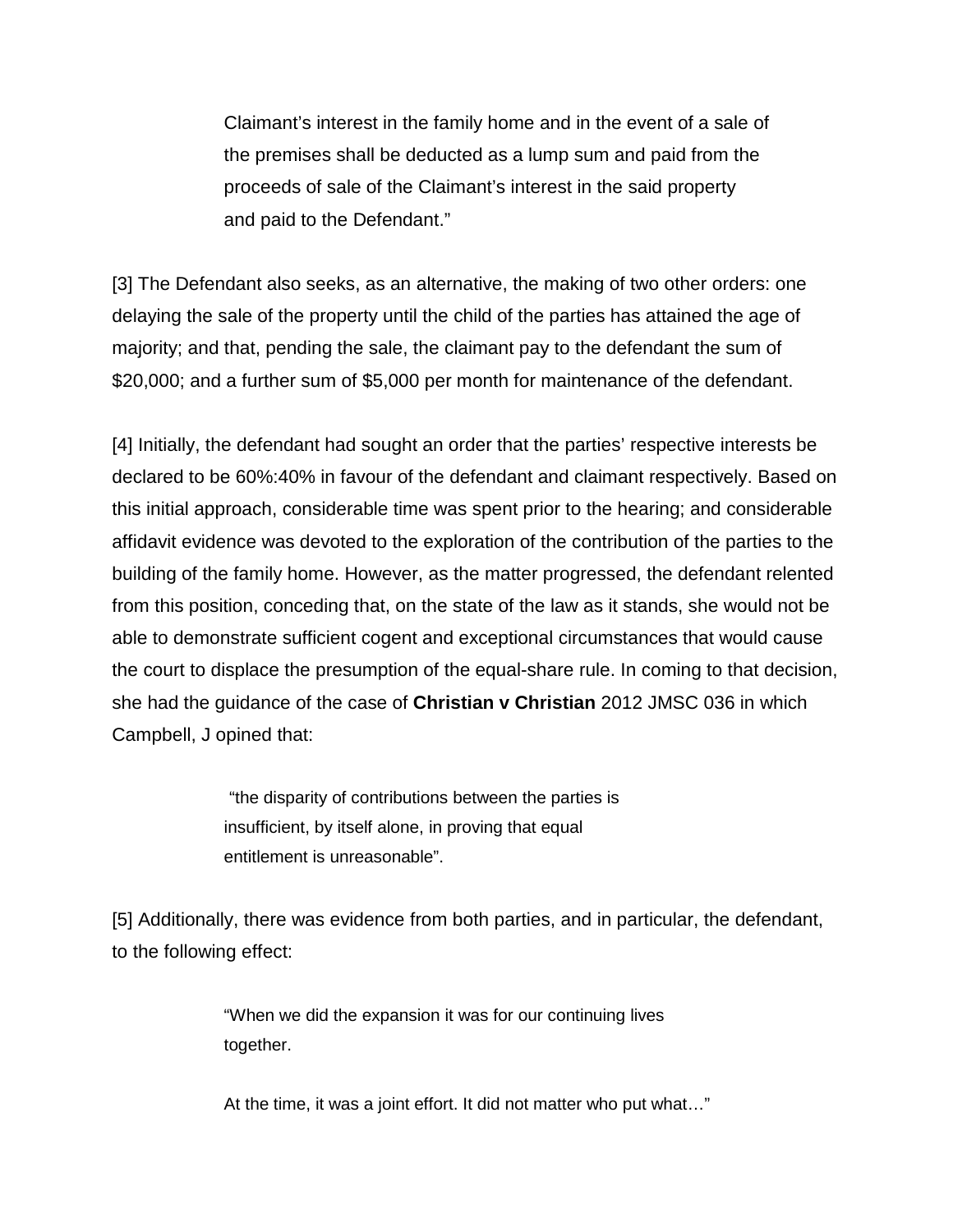[6] This evidence came from the defendant in cross-examination.

[7] With this acceptance by the defendant, the matter has been transmuted from being (as it at first "threatened" to be), a battle as to the percentage apportionment between the parties; into a matter whose main focus is on the appropriateness or otherwise of maintenance payments and, if they should be made, how they are to be secured. So that, instead of the Property (Rights of Spouses) Act occupying centre stage by itself, it must now share that position with or yield that pride of place to the Maintenance Act.

[8] While this is so, it will still be useful to give some background to the parties and the substance of their claims.

#### Background

[9] The parties were married on December 18, 1999 and obtained a decree absolute on December 12, 2009. They have one child together, Levar Stewart, who was born on December 16, 1997 (on the evidence of the defendant). Whilst the parties lived together as man and wife at the subject property or family home, they shared it with two of the defendant's children from previous relationships. These are Jermaine Hayle and Sharmaine Smart, who are now adults.

## The Claimant and His Claim

[10] The claimant is a corporal of police. He has now re-married and his wife resides in the United States of America (USA). He left the family home which he occupied with the defendant in November of 2005. At that time he was a constable. With his promotion to the rank of corporal in 2008, came a salary increase. In spite of his departure from the family home, he has continued to make the mortgage payments for the mortgage loan for the family home. (It should be pointed out as well that when the family home was bought, two mortgage loans were obtained: the one that is still being paid by the claimant, which was taken out in his name; and another in the sum of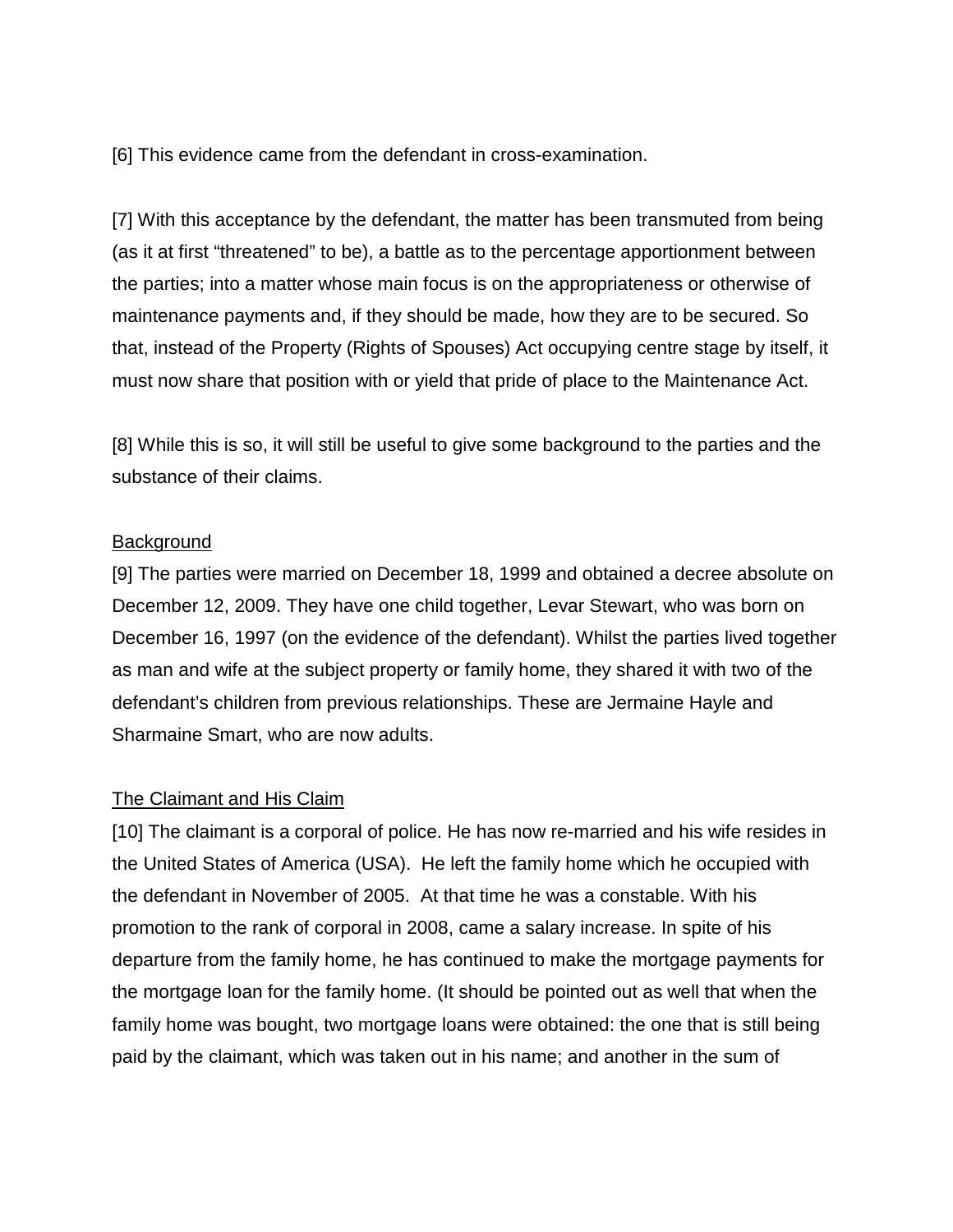\$200,000, taken out in the name of the defendant, which has since been repaid by her; both being loans from the National Housing Trust (NHT)).

[11] The claimant now resides with his brother in a two-bedroom apartment in Cooreville Apartments, St. Andrew, which apartment his brother owns. His proposal is that, on the family home being sold, his son, Levar, could live there with them.

[12] There is no dispute that he contributes a sum of about \$10,000 per month for the maintenance of Levar. The claimant's position is that if this amount is to be increased, an increase to the sum of \$15,000 should be sufficient. The defendant, on the other hand, seeks to have the amount being paid for maintenance increased beyond that sum (as the proposed orders earlier set out indicate).

## The Defendant and Her Claim

[13] The defendant in her testimony indicates that when she met the claimant, she was an informal commercial importer (that is, an ICI, or higgler). She largely gave this up or significantly reduced the frequency of her trips upon her marriage to the claimant and upon Levar's being born. She also ceased this type of work completely in 2008.

[14] Apart from obtaining the loan from the NHT, she was otherwise able to contribute significantly to the expansion and physical improvement of the home – by obtaining free or cheap labour from family and/or friends; and from her earnings from a bar that she operated for some time (and which she eventually closed, primarily (on her evidence) because of the claimant's dissatisfaction with her working there); and from earnings from a taxi that her son, Jermaine, operated and still operates.

[15] Although claiming in an affidavit previously filed in court that he contributes sums of between \$10,000 and \$20,000 monthly towards Levar's maintenance, the claimant has always and only contributed \$10,000 per month; and this is the same sum he has contributed for five years – up to 2011. This sum has always been inadequate and has become more so as the cost of living has increased.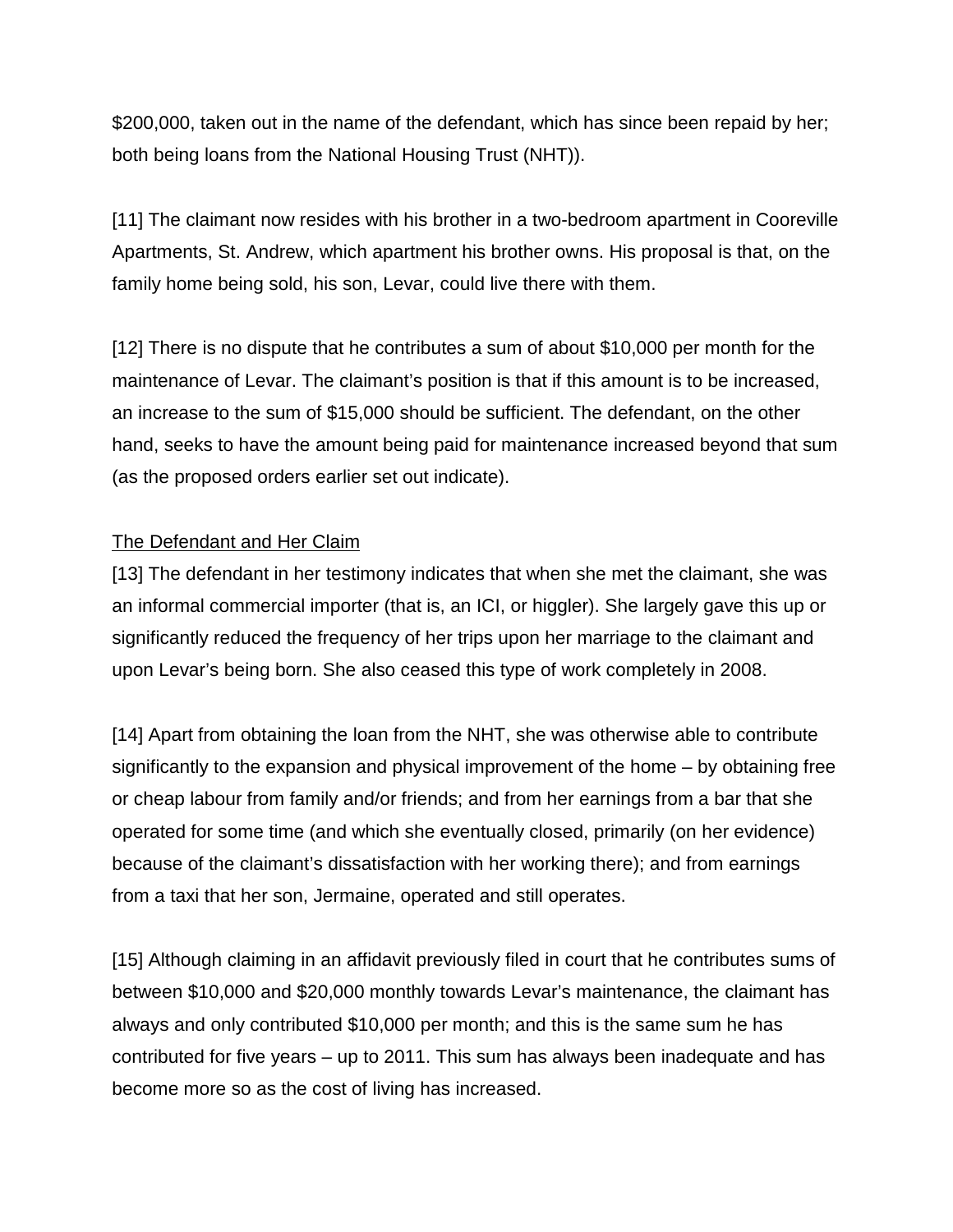[16] Since leaving the family home in or about October 2005 (and not, as he says, November), and up to the time he was served with papers for the divorce, the claimant had told her that he would not be making any claim for an interest in the family home. Accepting this assurance, she was lulled into a sense of security (now proven, on her case, she contends, to have been false) which made her decide against pursuing a claim for maintenance for either herself or Levar. In light of his reneging on his assurance, she now wishes to make these claims. Should the court make an order that the house be sold, she will also have an additional expense of accommodation for Levar and herself.

[17] We may now proceed to examine the claim for maintenance for a spouse under the provisions of the Maintenance Act.

## The Claim for Maintenance of a Former Spouse

#### The Maintenance Act

[18] The section of the Maintenance Act dealing with the issue of the maintenance of a spouse or former spouse is section 4, Part 2 of the Act, the title to which part reads as follows:

"Obligation of Spouses during Marriage or Cohabitation".

[19] The claimant's submission on this issue is that this claim is statute-barred – having regard to the passage of time since 2005 when the parties separated and since 2009 when the decree absolute was granted.

[20] The defendant, on the other hand, is of the view that this aspect of the claim still subsists, despite the passage of time. Such a claim, she submits, extends beyond the life of a marriage. Where the court makes such an award or order, it is the means by which the court seeks to "disentangle the bonds that intertwine the financial arrangements common to spouses in a partnership". (see paragraph 49 of the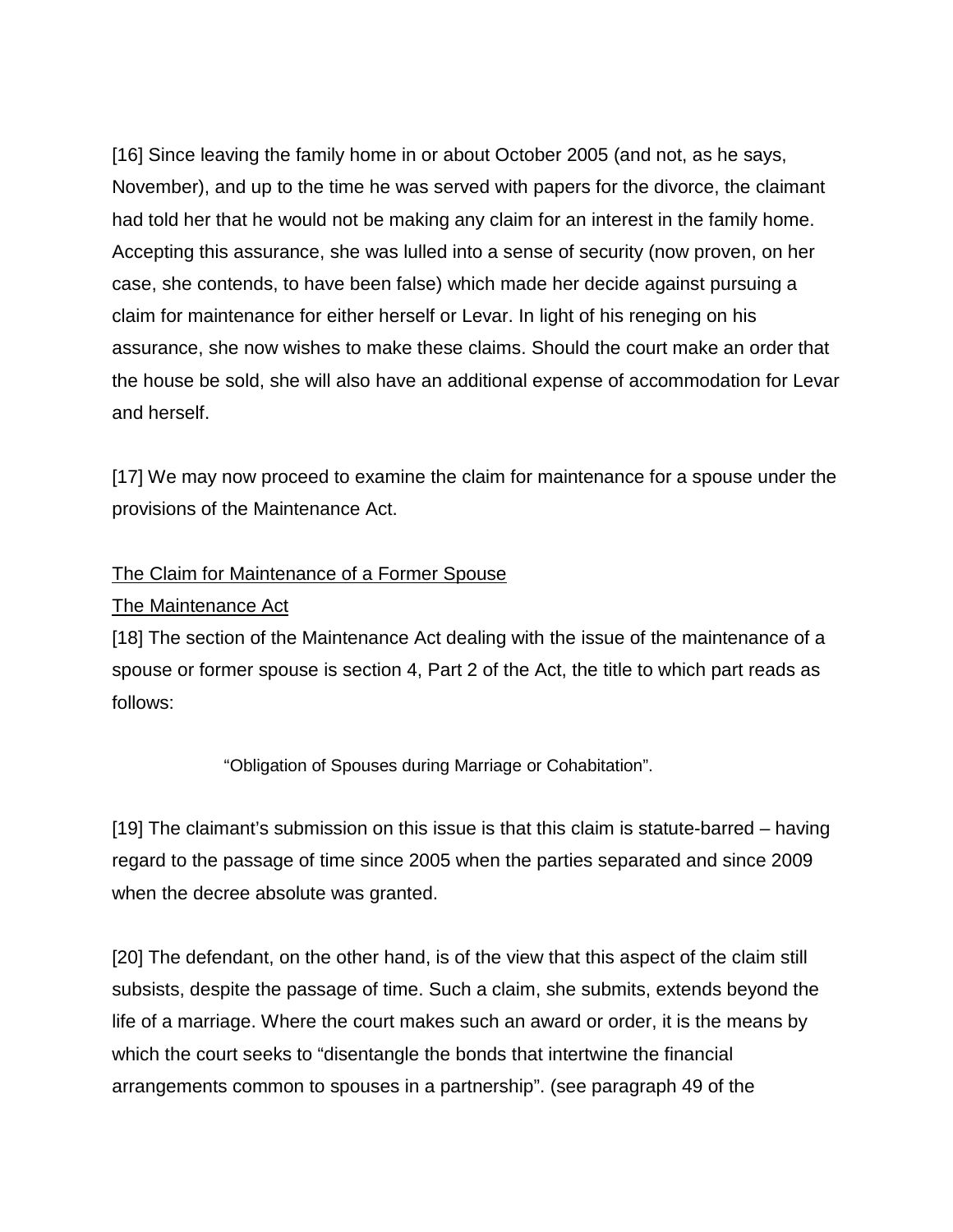defendant's written submissions). In a sense (according to the submission), this is a recognition of "the clean-break principle", according to which parties are expected, as much as possible, to make a clean break of each other and of the ties that previously bound them together during the course of their marriage or cohabitation. It was further submitted that remarriage does not preclude the making of a maintenance order for a former spouse.

[21] Section 6 (3) (b) of the Maintenance Act might be regarded as enshrining the cleanbreak principle, providing, as it does, that:

> "(b) the Court shall, as far as practicable, make such orders as will finally determine the financial relationship of the parties and avoid further proceedings between them."

# **Discussion**

[22] A perusal of the Act (that is, the Maintenance Act) does not reveal a limitation period beyond which a claim for maintenance by a former wife cannot be made.

[23] There is a provision in the Act dealing with a requirement that applications for maintenance be brought within 12 months of the cessation of cohabitation. That is section 6(2), which states:

> "(2) An application for maintenance upon the termination of cohabitation may be made within twelve months after such termination..."

[24] Section 2 of the Act defines cohabit:

"cohabit" means to live together in a conjugal relationship outside marriage".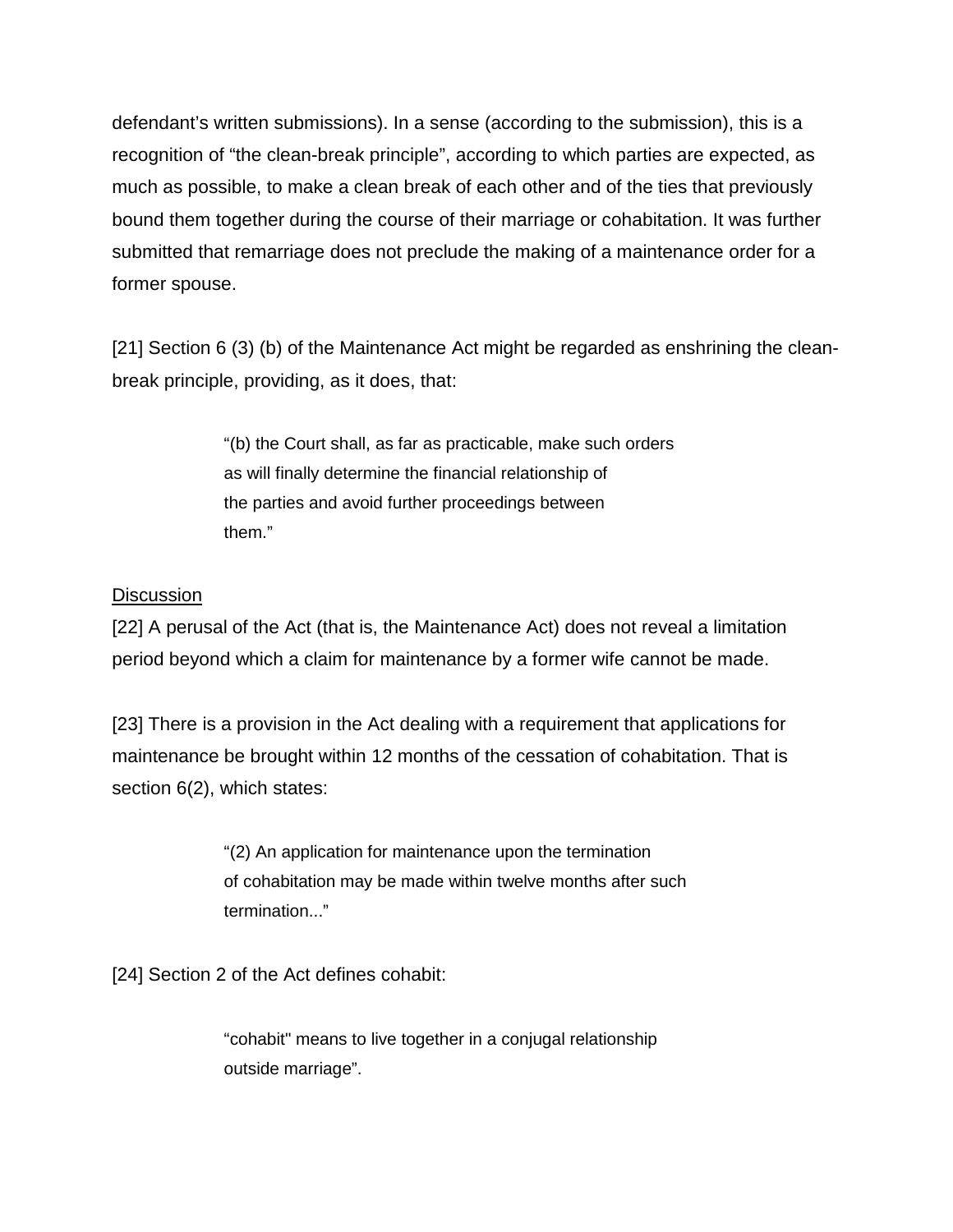[25] This effectively, in the court's view, limits the 12-month limitation period to situations of cohabitation; and renders it inapplicable to marriages. No similar provision has been brought to the court's attention dealing directly, expressly and specifically with marriages. The sole possibilities that have been seen are section  $14(4)$  (d), (g) and (m), (in particular (g)), which provisions require the court to have regard to "all the circumstances of the parties", including:

"(d) the capacity of the respondent to provide support;

# (g) any legal obligation of the respondent or the dependant to provide support for another person;

(m) any fact or circumstance which, in the opinion of the Court, the justice of the case requires to be taken into account." (Emphasis added).

[26] At the end of the day, therefore, whether or not such a claim might properly be made will have to be determined by the particular facts and circumstances of a given case considered broadly. It will not be enough to compare the date of the parties' separation or of their obtaining of the decree absolute, with the date of the filing of this claim. We may start there, however. The date of the separation was late 2005; and the decree absolute was granted (it might be recalled) in December, 2009. This claim was filed in 2010.

[27] However, as indicated earlier in this judgment, this matter did not originally have as a feature, the claim for maintenance. That claim came about shortly before the hearing commenced, by way of the filing of a document in October, 2012 indicating such an intention. It was given greater emphasis in the defendant's cross-examination of the claimant and in her submissions at the hearing of this matter – that is, some eight years after the separation and some three years after the grant of the decree absolute.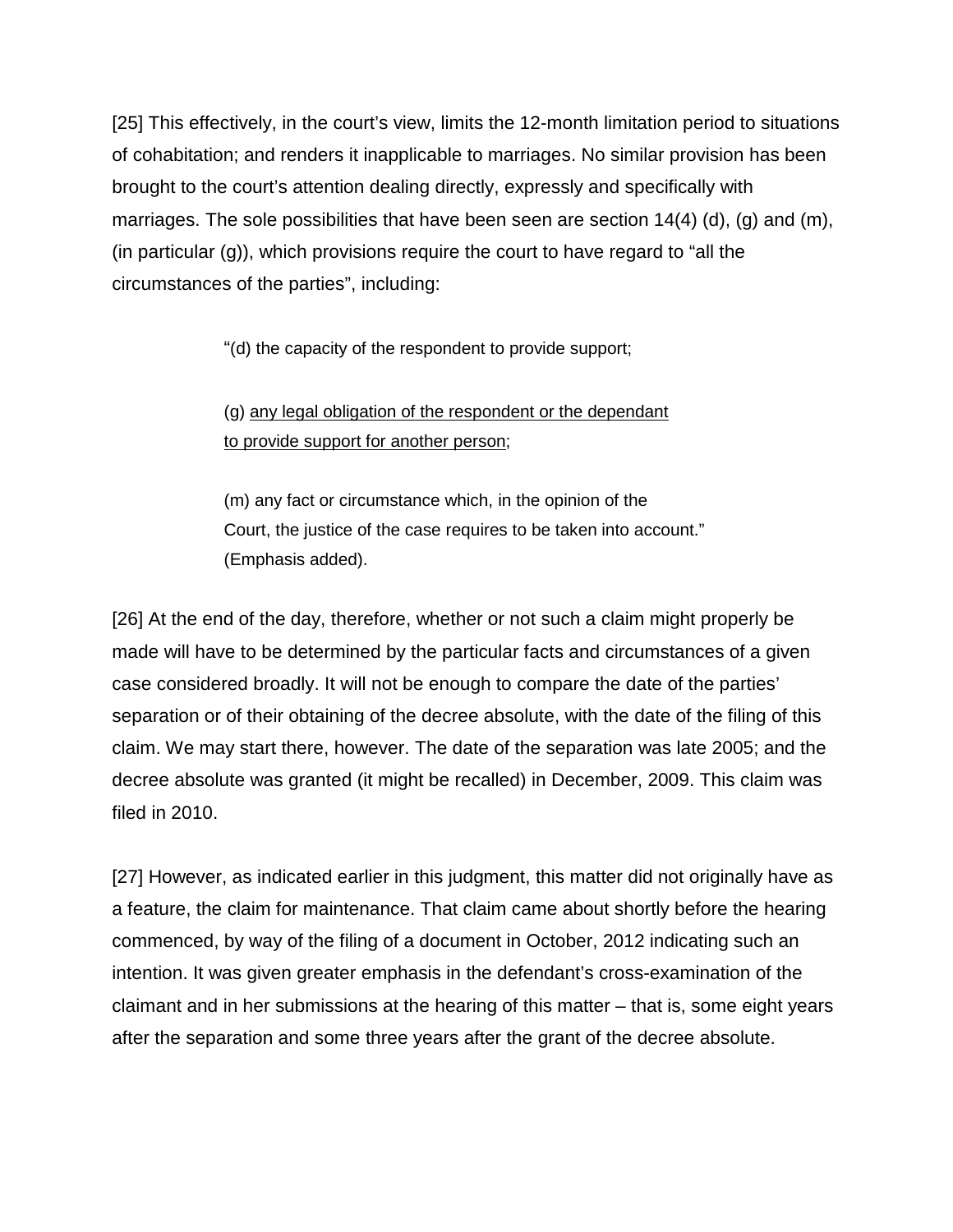[28] As also indicated before, however, the reason for this late change might have arisen from the withdrawal, of what the defendant says was an assurance which was given to her by the claimant, that he would not have been making a claim for an interest in the family home. It is the defendant's evidence that this assurance was given to her in response to her enquiries about maintenance payments for herself and increased payments for Levar. She had, she testified, started proceedings for making a maintenance claim in the Family Court. However, this was withdrawn by her in light of the assurance given to her by the claimant.

[29] This, however, is only a part of the evidence on the issue of the application for the maintenance of the defendant in this case. Another aspect of her evidence is her clear and unambiguous testimony to the following effect:

> "He gave me no money for myself since we separated in 2005. I have been still able to survive and maintain myself."

[30] The case of **S v S** [2001] 2 FLR, 246, was cited on behalf of the defendant in relation to the clean-break principle. That case in substance really dealt with the question of whether the court should depart from the equal-share rule. The court concluded that, were it to strictly adhere to the equal-share rule and make the order contended for on behalf of the wife in that case, that order would have had the effect of discriminating against the husband. It, therefore, decided to depart from the equal-share rule. The judgment of Peter Collier, QC, who decided the case, sitting as a Deputy Judge of the High Court, was ultimately informed by his satisfaction that:

> "…to deal with the matter in the way I have proposed will result in as fair an outcome to both parties as is possible in this case". (See page 259 D of the judgment).

[31] Fairness, therefore, was the guiding principle for him in deciding whether to depart from the equal-share rule. And, it is the court's view, that fairness must also be the guiding principle on this issue, although this issue is not directly concerned with the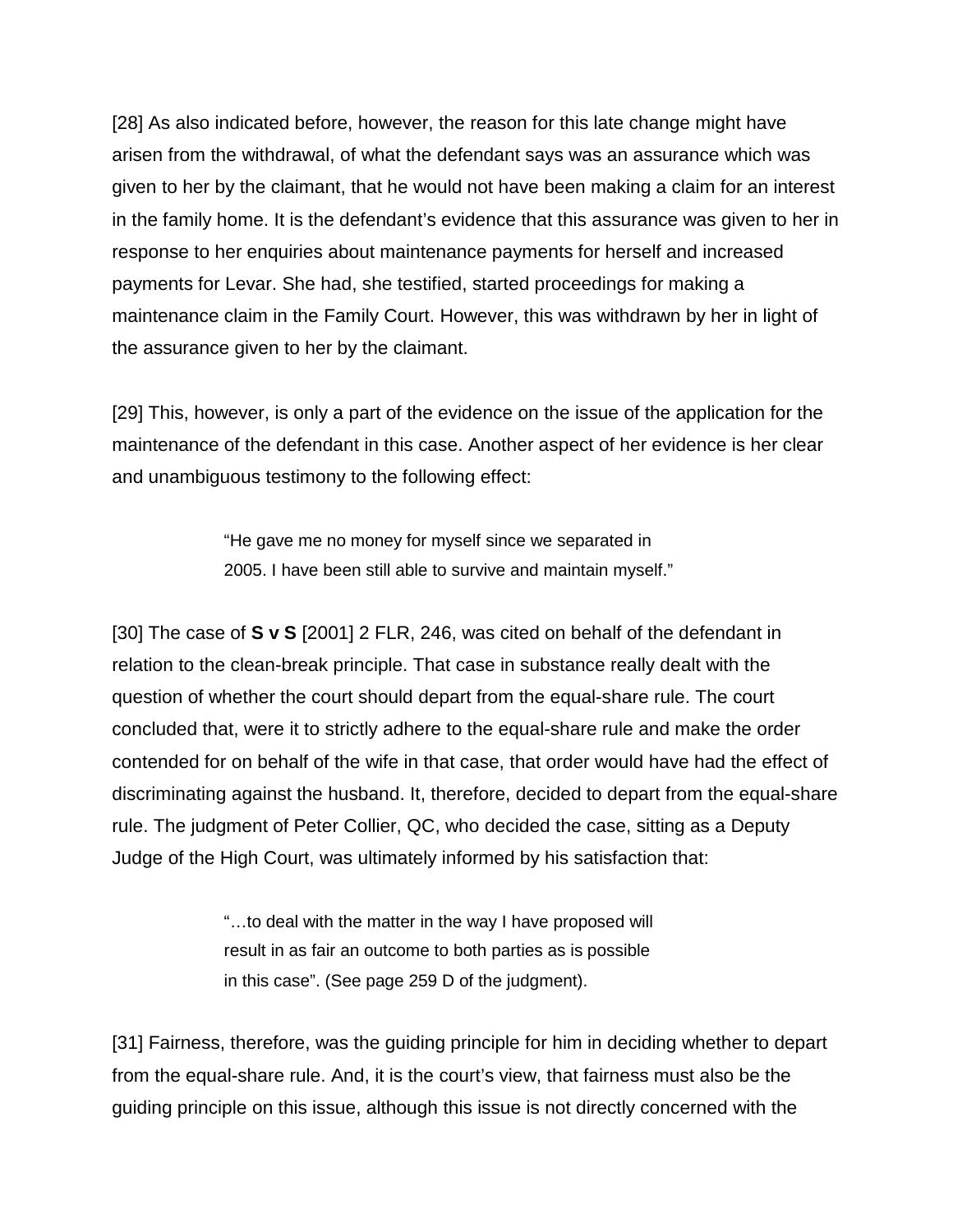question of whether or not to depart from the equal-share rule (the parties being on the face of it *ad idem* that there should be no such departure); but whether in all the circumstances the former wife should be entitled to a maintenance payment.

[32] In fact in the case of **White v White** [2000] UKHL 54, (one of the cases considered in **S v S**), Lord Nicholls of Birkenhead stated the considerations in the following admirable and most eloquent terms in paragraph 1 of the judgment:

> "1. Divorce creates many problems. One question always arises. It concerns how the property of the husband and wife should be divided and whether one of them should continue to support the other. Stated in the most general terms, the answer is obvious. Everyone would accept that the outcome on these matters, whether by agreement or court order, should be fair. More realistically, the outcome ought to be as fair as is possible in all the circumstances. But everyone's life is different. Features which are important when assessing fairness differ in each case. And, sometimes, different minds can reach different conclusions on what fairness requires. Then fairness, like beauty, lies in the eye of the beholder."

[33] Similarly, in the case of **Miller v Miller** [2006] UKHL 24, Lord Nicholls put the matter relating to the considerations of fairness thus, at paragraph 4 of the judgment:

> "Fairness is an elusive concept. It is an instinctive response to a given set of facts. Ultimately it is grounded in social and moral values. These values, or attitudes, can be stated. But they cannot be justified, or refuted, by any objective process of logical reasoning. Moreover, they change from one generation to the next. It is not surprising therefore that in the present context there can be different views on the requirements of fairness in any particular case."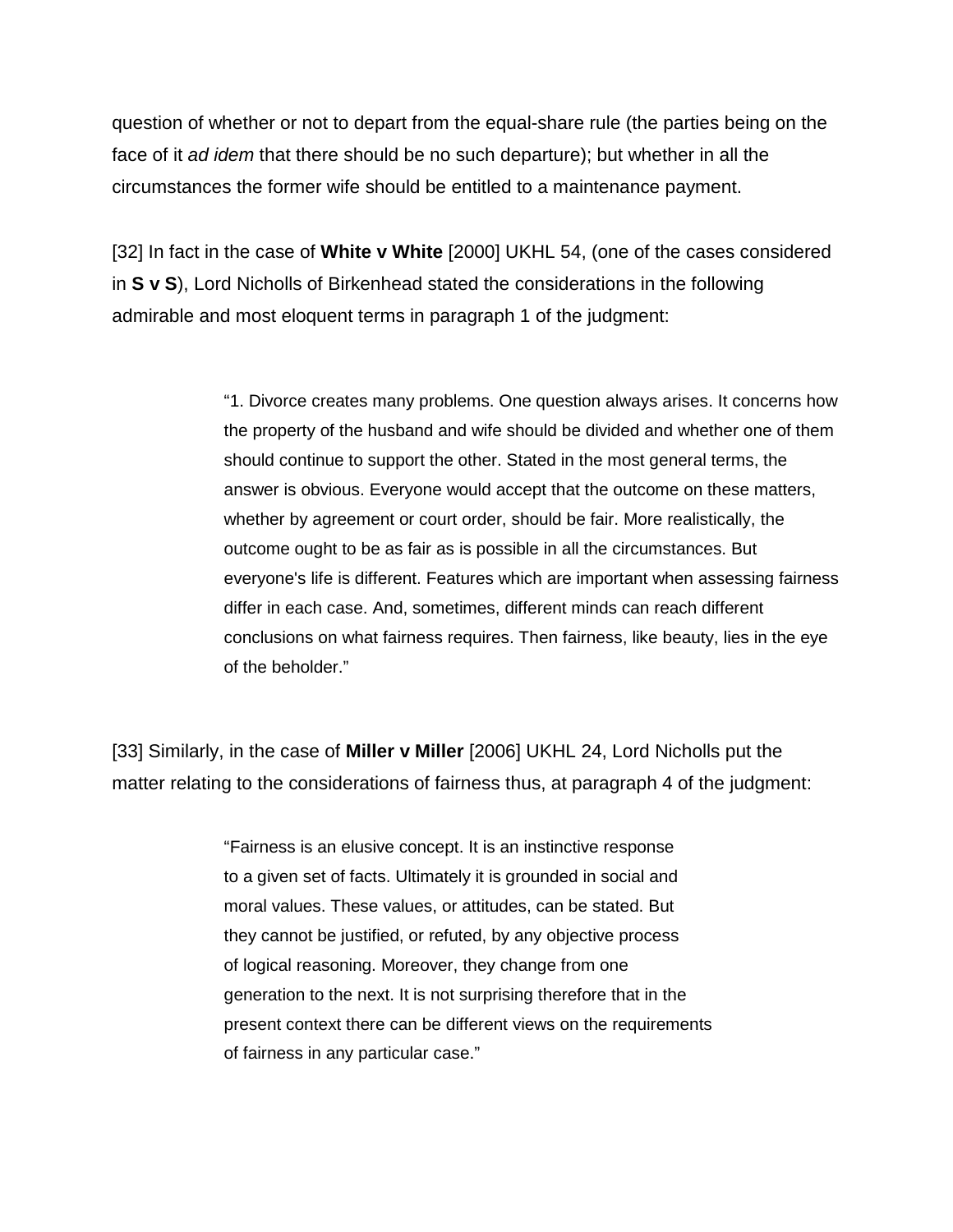[34] So that it is clear that the court's task of resolving matters of this nature is a difficult one, and will vary from case to case. At the end of the day it is for the court to exercise its discretion having regard to broad considerations of fairness and to do the best it can, based on the evidence in each particular case.

[35] Taking this approach, the court considers that the approach for which the defendant argues has not been elevated to the level of an estoppel. Nor, perhaps, could it be – especially in light of the concession of the applicability of the equal-share rule among other considerations.

[36] The court puts in the balance as well in respect of the claimant, the fact that, since the divorce, he has remarried. Admittedly, however, there is no evidence of his having to maintain his present wife. He has also seen an increase in salary since his promotion to the rank of corporal in 2008 and he now earns about \$160,000, gross per month (according to his oral evidence and Exhibit 2 – his salary slip dated November 22, 2012).

[37] The court also puts in the balance in respect of the defendant the fact that, since the parties' separation in 2005, she has been able to survive on her earnings from the operation of the taxi, driven by her son Jermaine.

[38] There, additionally, is no indication on the evidence as to why, since that time, she has been unable to continue or resume her previous income-earning activity of an informal commercial importer. It will be recalled that her evidence is that, on the basis of her earnings from this occupation, as well as from the operation of the taxi(s) she was able to make a significant contribution to the expansion and improvement of the family home – so much so that she initially sought a division of a 60%-40% in her favour. Her earnings in 1999 were also sufficient (meaning reliable and consistent enough), for her to have been able to obtain from the NHT a loan of \$200,000 when the family home was being acquired in 1999. She, therefore, has and has had, since at least 2005, the potential and/or ability to strive to earn on her own from her importing and selling alone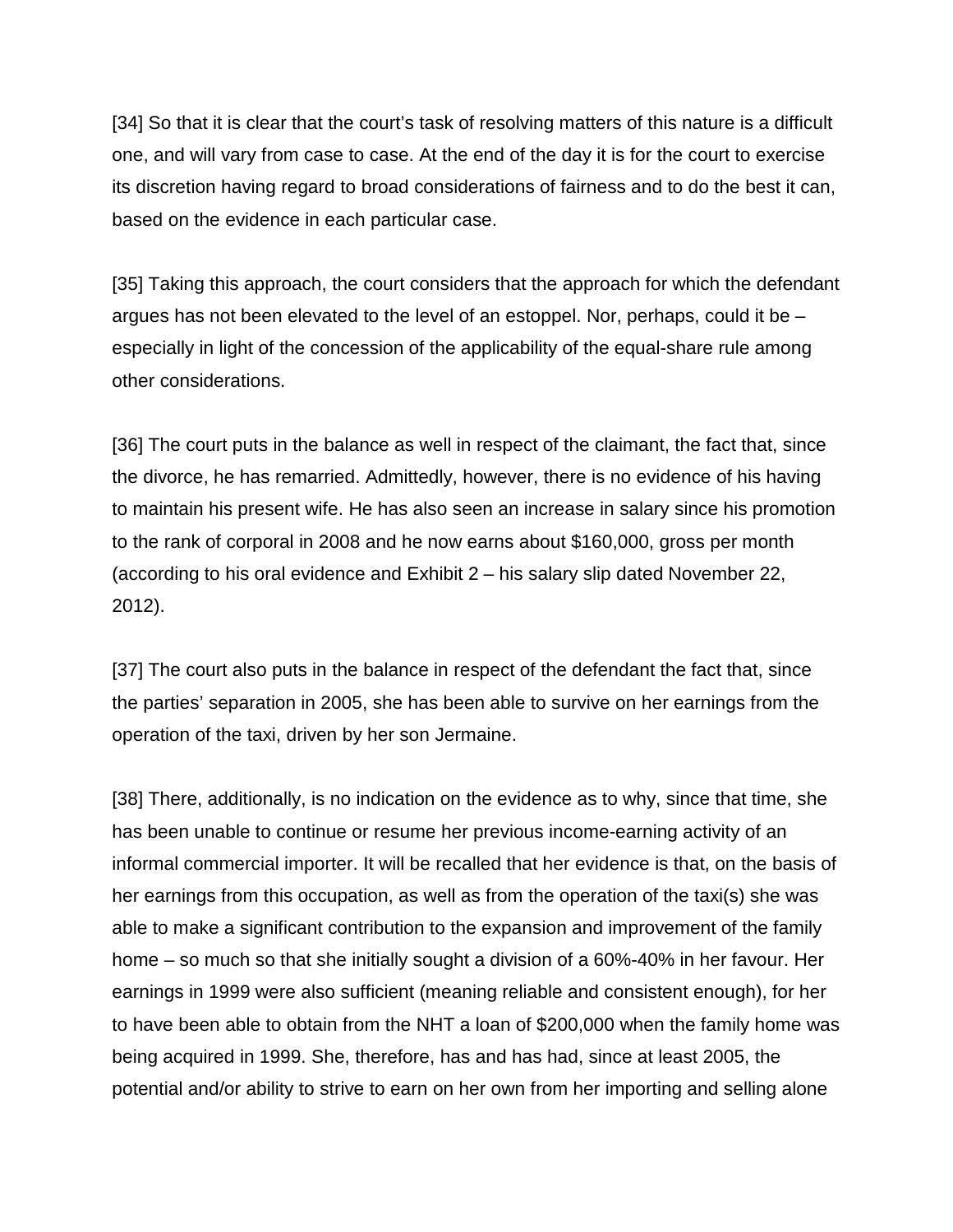a figure equivalent in today's money to what she said was \$50,000 per month in or around 1999.

[39] But, then again, if in previously seeking to receive maintenance payments from the claimant, the defendant was given the impression that the family home would not be subjected to a claim by the claimant, then that would likely have reduced (at least) any impetus on her part towards maximizing her earnings; and making provision for either attempting to purchase the claimant's interest in the family home, or trying to later obtain alternative accommodation. At this juncture it is best to state that the court's finding on this aspect of the matter is that the evidence of the defendant on this issue is to be accepted, as the court found her to be a credible witness and in many respects, a more credible one than the claimant. In fact the claimant's evidence, though it does not go as far as the defendant's on this score, is not that dissimilar from it - in that he admits having some conversation along these lines with the defendant. His evidence, however, is that what he said was that he would not be making any other payments to them as they were allowed to live in the family home free of cost.

[40] All these considerations must ultimately affect the court's decision on this issue.

[41] The amount that the defendant considers as being reasonable for her maintenance is the sum of \$8,000 per month for three years, which amounts to \$168,000.

[42] No explanation was given as to why this amount would be best and why the period of three years would be appropriate. However, the court must do the best that it can in the circumstances. Finding an award under this aspect of the claim to be appropriate, the court is of the view that the payment of a monthly sum of \$5,000 for a period of two years (making a total of \$120,000) would be reasonable in all the circumstances. This is in respect of the period 2006 and 2007, after which the court considers that she should have been able to put herself in a position where she would have been able to live independently of the claimant.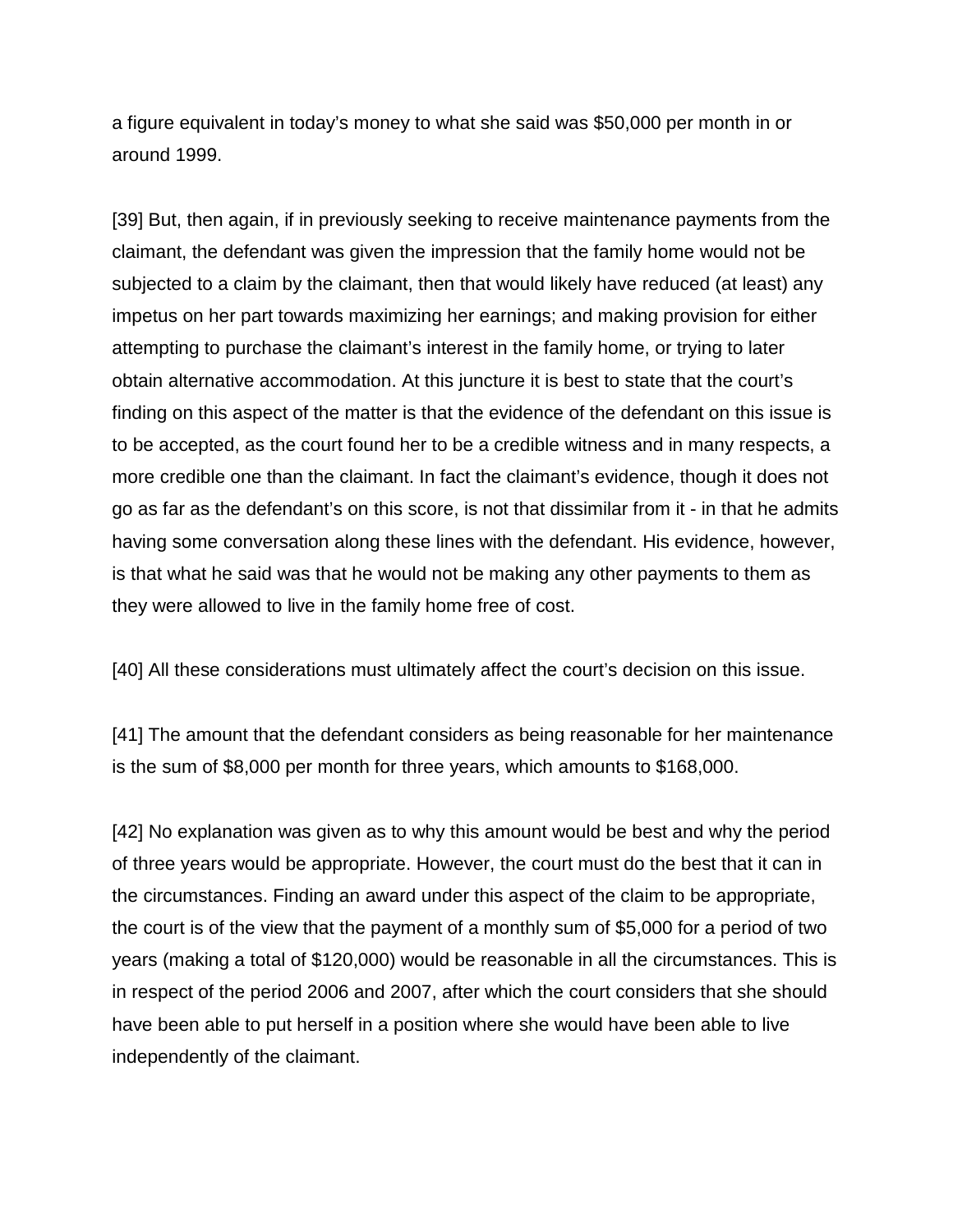[43] In relation to this issue, (as well, indeed, as the other issues in this case), the court (as indicated previously) has considered the fact that the claimant has remarried. Interestingly, however, a perusal of the Maintenance Act, and in particular, section 7 thereof, indicates that the framers of the Act did not contemplate that this ought necessarily to have an effect on the court's ultimate decision; for, while it precludes the making of a maintenance order where the applicant remarries or is cohabiting with someone else, the Act does not preclude, but instead is silent on the situation in which the defendant to the maintenance application remarries or cohabits with someone else.

#### Claim for Apportionment of a Part of the Family Home

[44] The just-discussed issues must also affect (along with the other evidence in the case), the court's decision on the defendant's claim for an accounting to be made of the defendant's contributions to the construction of the upper floor of the family home. In particular, the court cannot put aside the defendant's own evidence concerning the intention of the parties at the time of the expansion and improvement of the family home – that is, it was done for the equal benefit of the parties, without consideration given to division. Also, it seems to the court that the concession of the application of the equalshare rule runs counter to this submission as it does in relation to the accepted dictum of Campbell, J in **Christian v Christian**.

[45] In the case of **Simpson v Simpson**, claim # E 129 of 2000, cited by counsel for the defendant in support of the submissions on this issue, the court considered an application for a displacement of the equal-share rule on the basis of expenditure by one party only. A very brief summary of the view of the learned judge who decided that case (Mangatal, J) was that stated at paragraph 25 of that judgment, which was:

> "The person who has spent is entitled to compensation for that expenditure".

[46] However, it should be noted that there was evidence as to the value of the improvements in that case, providing the learned judge with a sufficient basis for the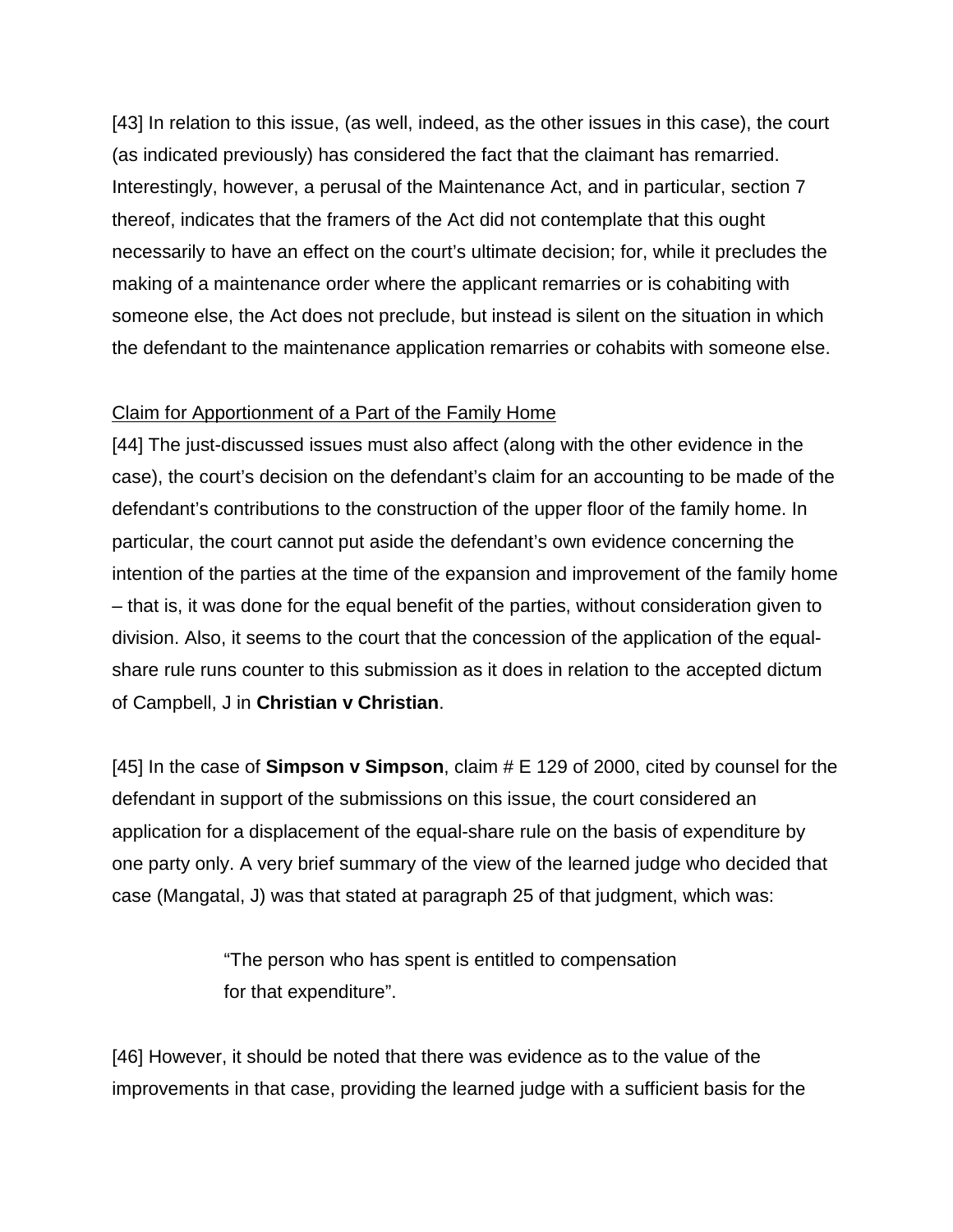making of an order that that claimant reimburse the defendant the sum of \$100,000, being the half share of the cost of the improvements.

[47] In the court's view, however, that is the difference between that and the instant case. Here, there is no such clear evidence. The defendant testified of improvements and of doing work on the family home even after the departure of the claimant. However, evidence as to the exact nature of the improvements and their respective costs was not forthcoming. The court is of the view that, in order for this line of argument to have been sustainable, this is the kind of evidence that should have been placed before it. To order that an account now be taken, would, in the court's view, be in effect to give the defendant a "second bite of the cherry", allowing her to present material that would best have been presented before a judge and considered against the background of questions of credibility and the rules of evidence, and tested by cross-examination. In these particular circumstances, the production of such evidence in contested proceedings such as these would have been best; and such proceedings would not be best handled by the Registrar. So that while the court accepts the principle enunciated in **Simpson** and other cases such as **Baumgartner v Baumgartner** [1987] 164 CLR, 137, it finds that the factual circumstances of this case are different. The defendant's application in this regard is, therefore, refused.

#### The Claim for Maintenance of Levar Stewart

[48] In relation to this aspect of the claim, it is useful to remind ourselves of the statutory provisions governing the requirement for maintenance of a child by his or her parents. The main provisions are to be found in sections 8 and 9 of the Maintenance Act. This is how those sections read:

> "8.-(1) Subject to subsection (2), every parent has an obligation, to the extent that the parent is capable of doing so, to maintain the parent's unmarried child who

(a) is a minor; or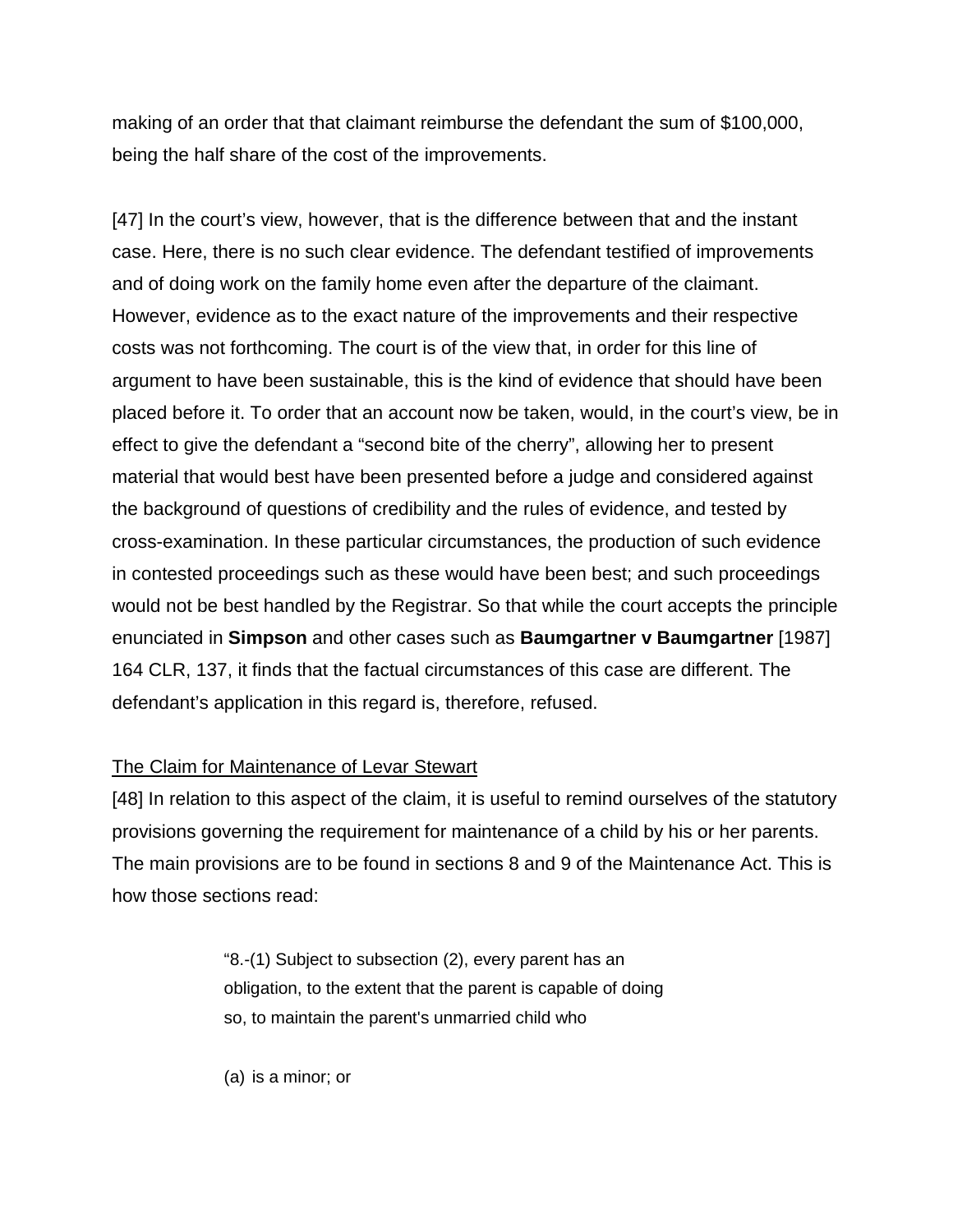(b) is in need of such maintenance, by reason of physical or mental infirmity or disability.

(2) Every grandparent has an obligation, to the extent that the grandparent is capable of doing so, to maintain the grandparent's unmarried grandchild to whom the provisions of subsection (l) (a) or (b) apply, in the event of the failure of the grandchild's parents to do so owing to death, physical or mental infirmity or disability.

(3) For the purposes of this Act, a person is the parent of a child if-

(a) the person's name is entered as a parent of the child in the general register of births pursuant to the Registration (Births and Deaths) Act, or in a register of births or parentage information kept under the law of any overseas jurisdiction;

(b) the person is or was a party to a marriage (including a void marriage) or cohabitation and the child is a child of the marriage or cohabitation;

(c) the person is a party to a marriage or cohabitation and accepts as one of the family a child of the other party to the marriage or cohabitation;

d) the person adopts the child;

(e) the person has admitted paternity or a court has made a declaration of paternity under section 10 of the Status of Children Act against the person in respect of the child;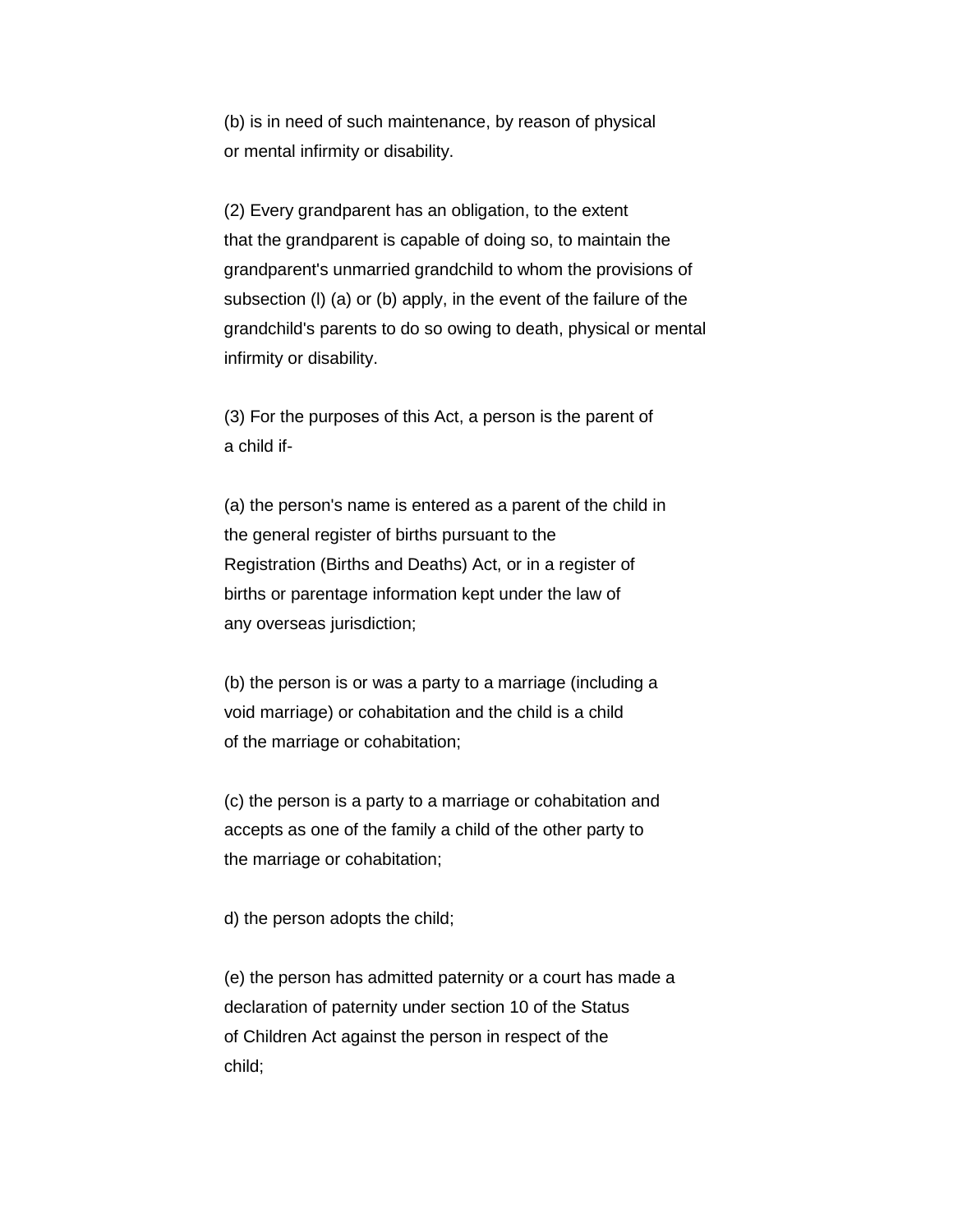(f) the person is the child's natural mother;

(g) the person has at any time in any proceedings before a court, or in writing signed by the person, acknowledged that the person is a parent of the child, and a court has not made a finding of paternity of the child that is contrary to that acknowledgement; or

(h) the person is in loco parentis to the child, including a person who has demonstrated a settled intention to treat a person as a child of the person's family, except under an arrangement where the child is placed for valuable consideration in a home by a person having lawful custody.

9.-(1) A maintenance order for the support of a child

(a) shall apportion the obligation according to the capacities of the parents to provide support; and

(b) may make an award for the payment of a sum of money for expenses in respect of the child's prenatal care and birth.

(2) In considering the circumstances of a dependant who is a child, the Court shall have regard to the following matters in addition to the circumstances specified in section 14(4)-

(a) that each parent has an obligation to provide support for the child;

(b) the child's aptitude for, and reasonable prospects of, obtaining an education; and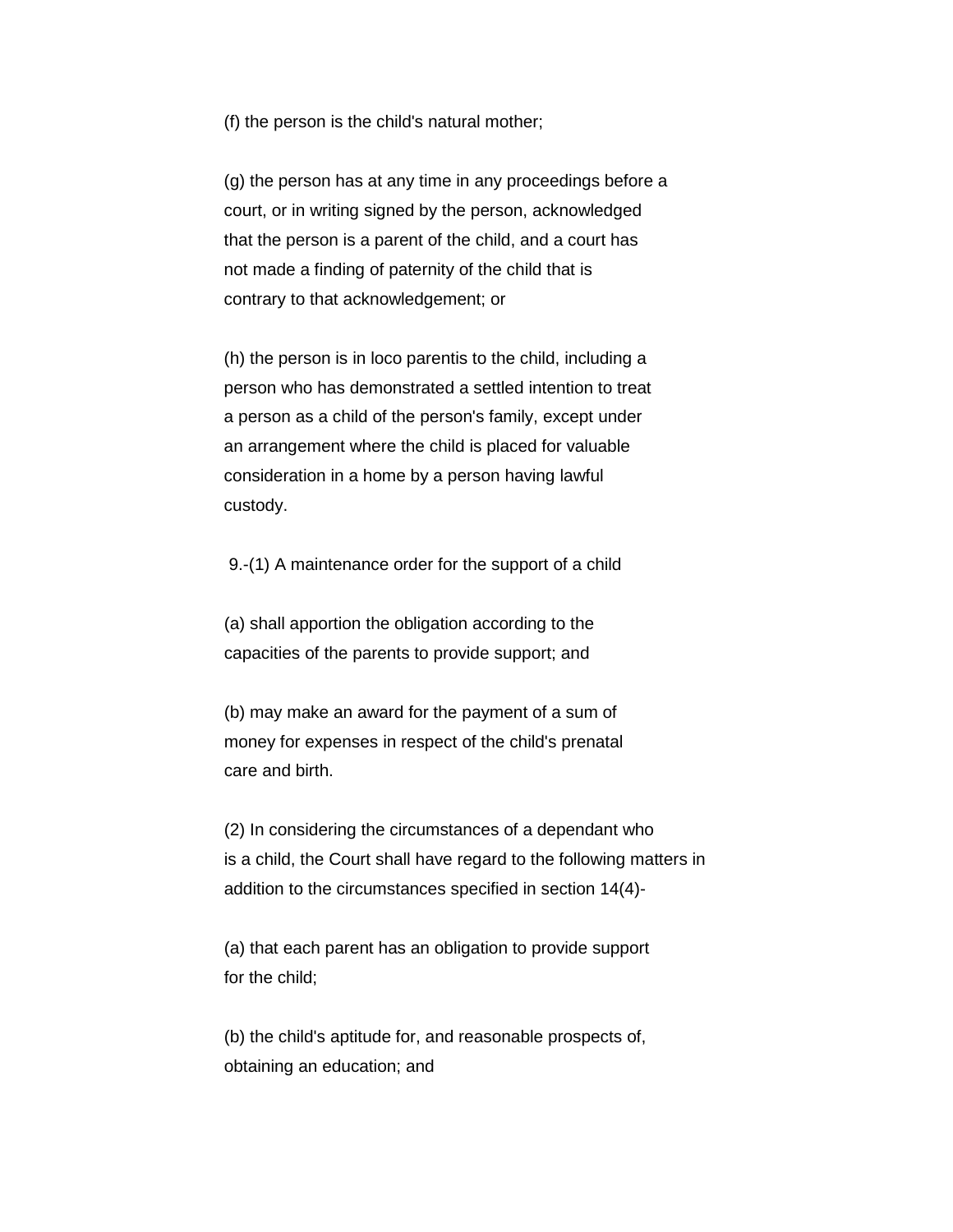(c) the child's need for a stable environment.

(3) The Court shall have regard to the matters set out in subsection (4) in considering whether any and what order should be made under this section for requiring any party to make any payment towards-

(a) the payment of expenses in respect of the prenatal care and birth; or

(b) the maintenance or education, of a child who has been accepted by that party as a child of the family.

(4) The matters referred to in subsection (3) are-

(a) the extent (if any) to which that party had, on or after such acceptance of the child, assumed responsibility for the child's maintenance; and

(b) the liability of any person, other than the persons who cohabited, to maintain the child.

## Application of the Law to the Facts of this Case

[49] Although the defendant has submitted fairly extensively on this issue, the concession of the claimant that an increase would be reasonable has reduced the need for much of the analysis that would normally have been necessary. The discussion that remains necessary will focus primarily on whether the sum of \$15, 0000 per month suggested by the claimant's counsel is a figure that should be regarded as reasonable in all the circumstances; or whether the sum of \$37, 500 per month put forward by the defendant's counsel is to be preferred; or whether there is some more-appropriate sum that commends itself to the court.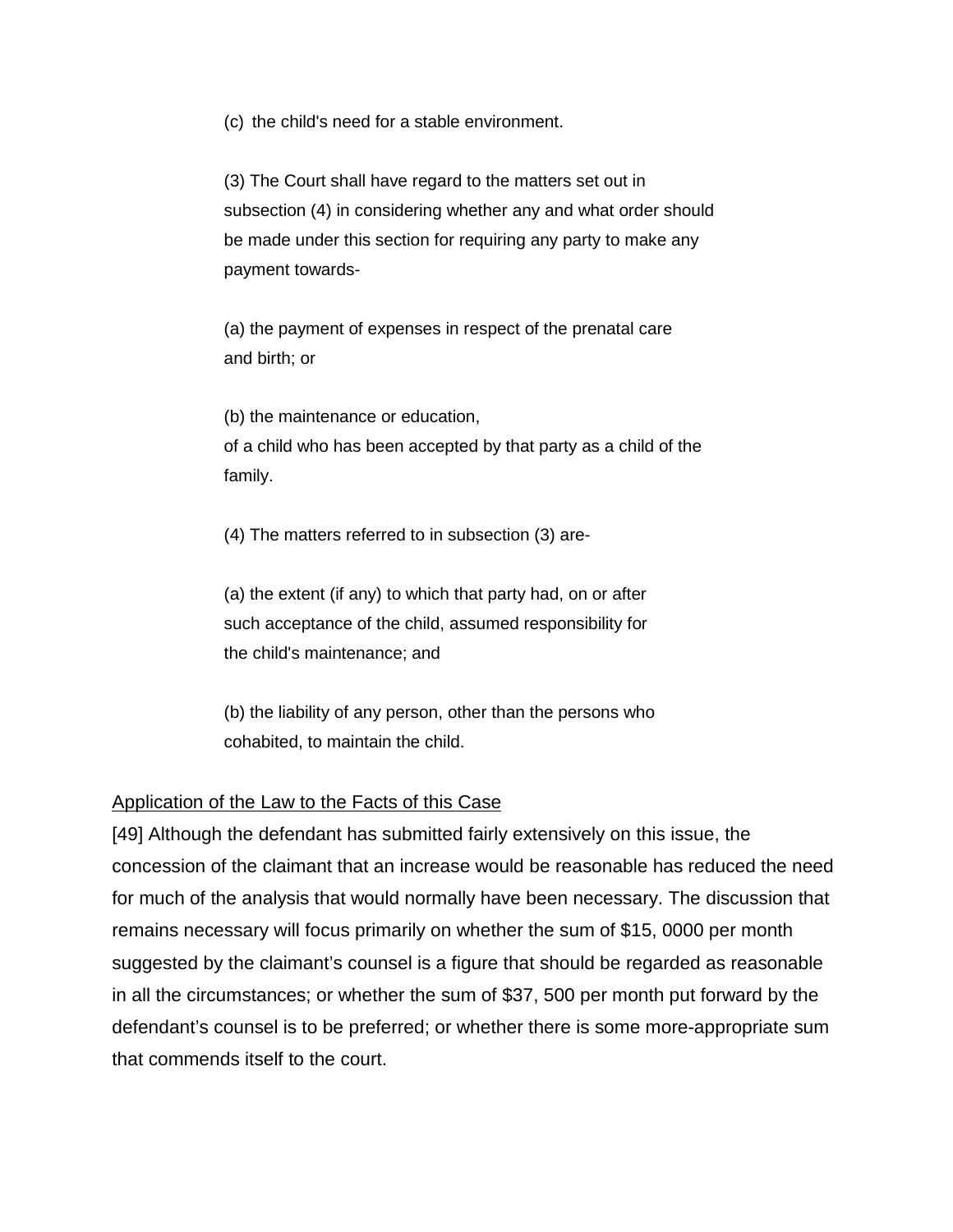[50] As section 9 requires a consideration of the provisions of section 14(4) of the Maintenance Act, as well, that section will also be considered. It reads thus:

> "(4) In determining the amount and duration of support, the Court shall consider all the circumstances of the parties including the matters specified in sections 5(2), 9(2) or 10(2), as the case may require, and-

(a) the respondent's and the dependant's assets and means;

(b) the assets and means that the dependant and the respondent are likely to have in the future;

(c) the dependant's capacity to contribute to the dependant's own support;

(d) the capacity of the respondent to provide support;

(e) the mental and physical health and age of the dependant and the respondent and the capacity of each of them for appropriate gainful employment;

(f) the measures available for the dependant to become able to provide for the dependant's own support and the length of time and cost involved to enable the dependant to take those measures;

(g) any legal obligation of the respondent or the dependant to provide support for another person;

(h) the desirability of the dependant or respondent staying at home to care for a child;

(i) any contribution made by the dependant to the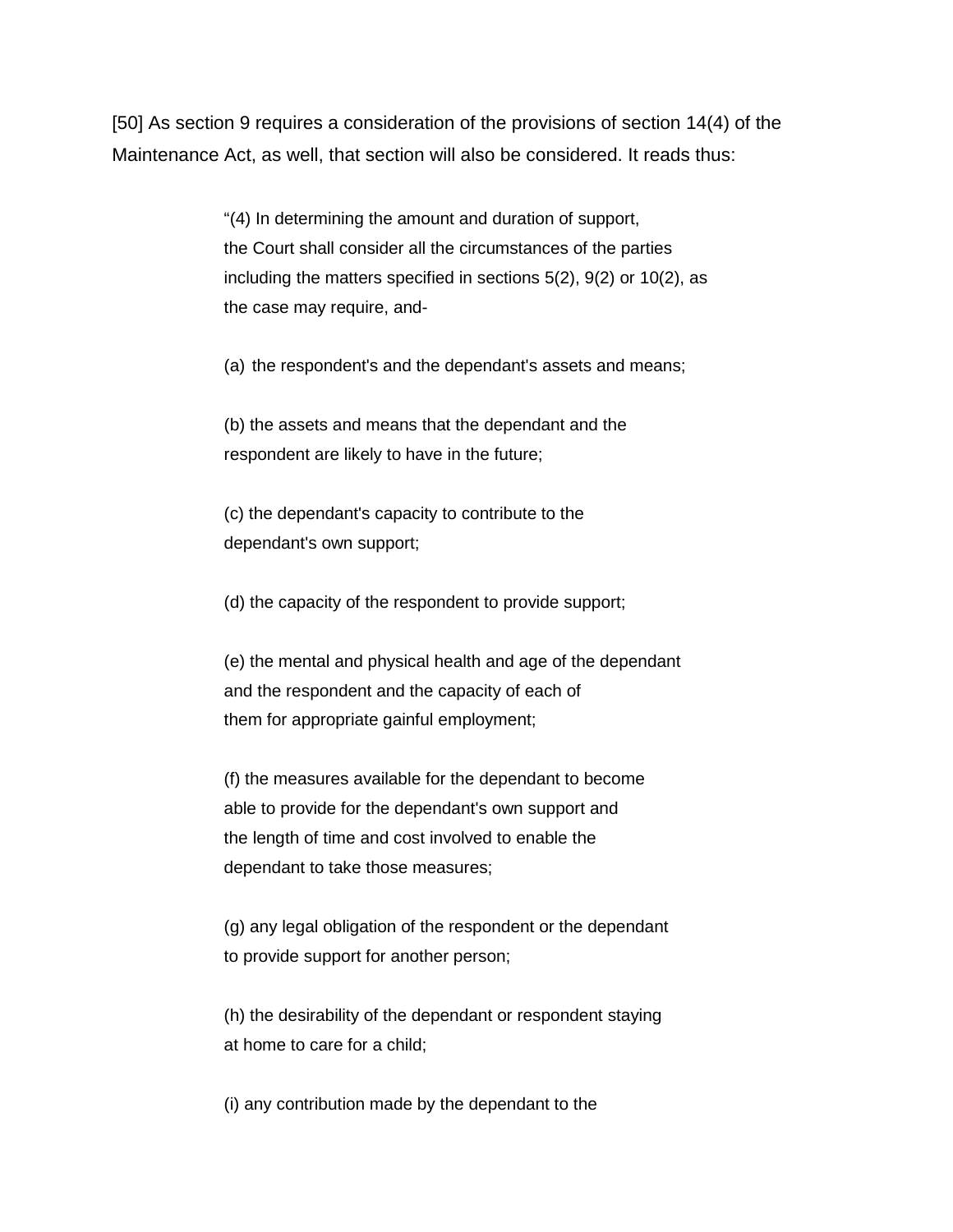realization of the respondent's career potential;

(j) any other legal right of the dependant to support other than out of public funds;

(k) the extent to which the payment of maintenance to the dependant would increase the dependant's earning capacity by enabling the dependant to undertake a course of education or training or to establish himself or herself in a business or otherwise to obtain an adequate income;

(l) the quality of the relationship between the dependant and the respondent;

(m) any fact or circumstance which, in the opinion of the Court, the justice of the case requires to be taken into account."

#### **Discussion**

[51] There can be no doubt that Levar is a minor within the meaning of section 2 of the Maintenance Act; or that, within the meaning of section 8 of the Act, there is a duty on his parents to maintain him to the extent that they are "...capable of doing so" (see section 8 (1); or that he is the child of the parties.

[52] It falls to the court (within the intendment of section  $9(a)$ ), to:

"(a)… apportion the obligation according to the capacities of the parents to provide support…"

[53] In relation to the matters mentioned in section 14 (4) of the Act, the court considers that Levar, at present, is a minor attending school. He is as yet unable to contribute or contribute significantly to his own maintenance. He is in need of maintenance and of maintenance in a sum sufficient to take care of his necessities. As a student, his ability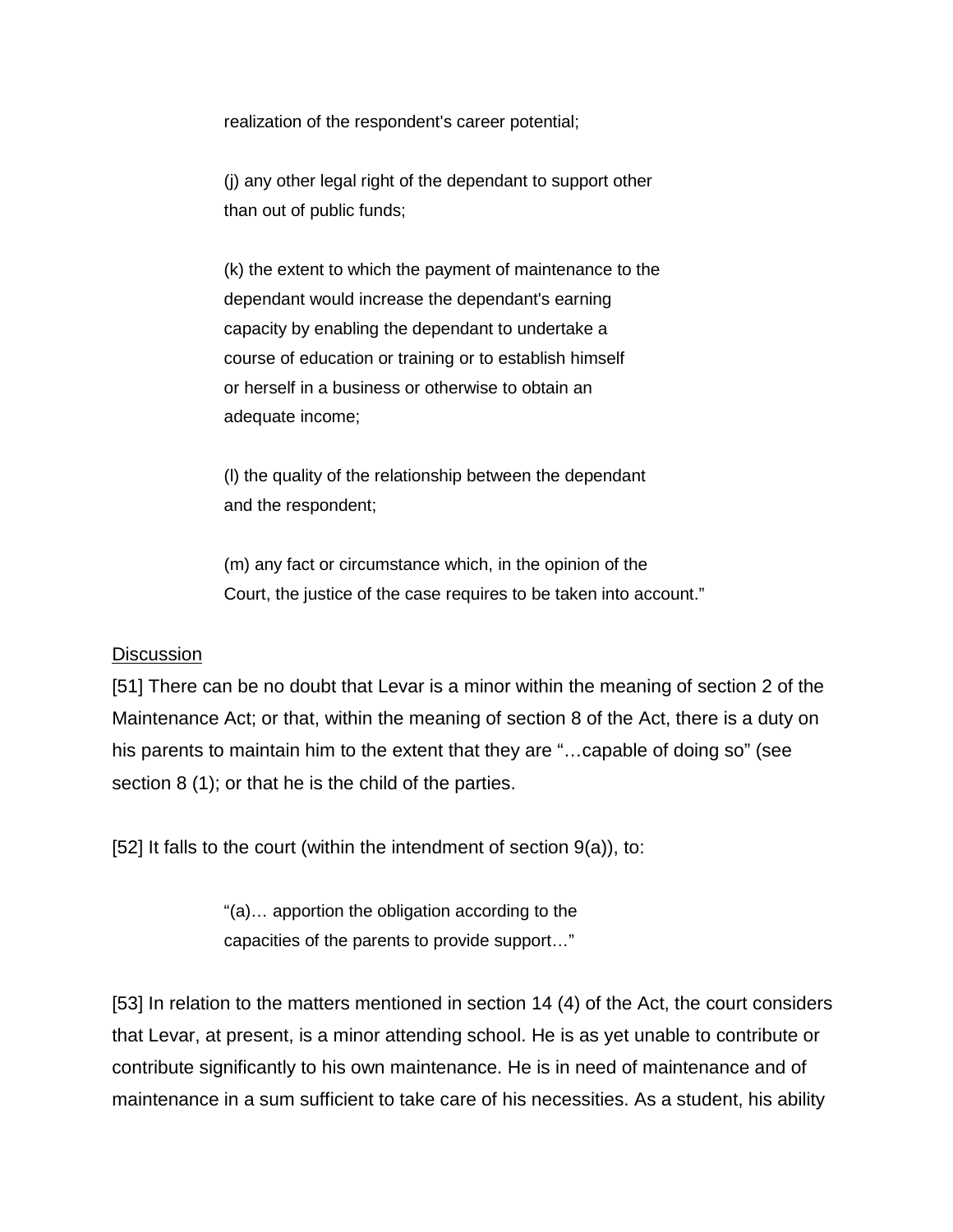to earn now is limited and at this stage of his life the emphasis should be on his obtaining sufficient education to a standard that will maximize or strengthen his earning potential for later years.

[54] Is the sum of \$10,000 which has been paid for the past five years (up to 2011) a reasonable one for the claimant to have paid for the maintenance of Levar? In examining this issue, the court bears in mind that the claimant's evidence is that, in addition, to the maintenance payments, he also pays (and has paid) Levar's school fee; he has bought books; as well as being responsible for his medical expenses. His counsel has submitted on his behalf that the sum of \$15, 000 per month would be a reasonable one to which the maintenance payments could be increased. Is this so? It should be noted, as well, that no reasons have been advanced as to why this figure would be appropriate in all the circumstances. It is therefore left to the court to do the best it can in this scenario. The claimant testified that he has never bought school uniforms for Levar; and in respect of most of the expenditure he says he made to maintain Levar (for such items as shoes and clothing), he is unable to produce receipts as, on his evidence, the information on them has faded with the passage of time.

[55] It is important to bear in mind that there has been no increase in this sum for the past five years, at least. Yet, even if he had been unable to increase this amount over the years prior to 2008, it is clear that, with his promotion in 2008, the claimant received a salary increase which would have made him better positioned financially to contribute to his son's maintenance. He earns a steady income and can increase this when he does overtime work; whereas the defendant's earnings would largely depend on the number of passengers the defendant's son is able to carry in a given week, amongst other factors attendant upon the taxi business such as down time for repairs and servicing and so on.

[56] Additionally, in the divorce proceedings between the parties, the claimant swore an affidavit stating, *inter alia*, that he contributed between \$10,000 and \$20,000 to his son's maintenance. This would have been prior to the decree absolute being granted in 2009.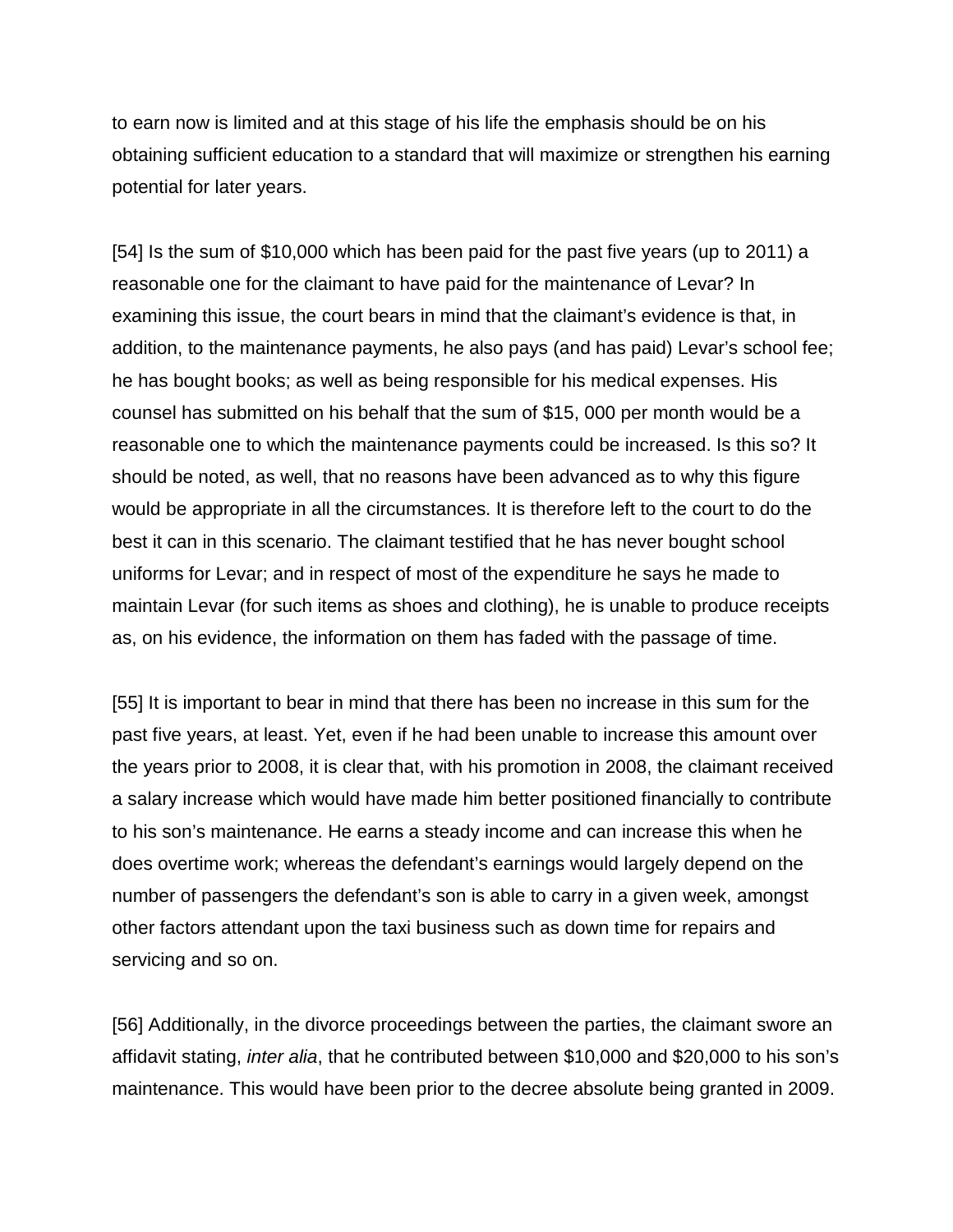In all the circumstances, the court is of the view that the sum of \$25,000 per month would be reasonable for the years 2009 and 2010; \$30,000 for the years of 2011 and 2012 and \$35,000 for 2013, the sums being increased periodically in what is, admittedly, a less-than-scientific attempt to acknowledge the effect that inflation would necessarily have had on these sums. The claimant would, therefore, having already paid \$10,000 monthly over these periods, owe a balance of \$120,000 for each of the years 2009 and 2010; a balance of \$240,000 for each of the years 2011 and 2012; and, up to the end of September, 2013, a balance of \$225,000 for 2013. This makes a total of \$480,000. Section 15 (1) (e) is the provision that the court invokes to make the order in respect of the previous years. Now how is this amount to be secured or paid?

#### Securing the Payment of the Sums Being Ordered for Maintenance

[57] Counsel for the defendant has urged the court to delay the sale of the premises until Levar attains the age of his majority or for some three years. It has also been submitted that the sums be secured by way of, in effect, setting them off against the claimant's interest in the premises, so that, were the defendant to be offered the first option of purchasing the family home when the premises are being sold, the sum she would have to pay would be reduced by these sums; or she would be guaranteed payment from the proceeds.

[58] These submissions were based in the main on the provisions of section 15 (1) (g) of the Maintenance Act. Arguments were also advanced along the lines that, deferring the sale would ensure that Levar is provided with continued residence in the home to which he has grown accustomed and has lived in for most of his life.

[59] It appears to the court that one of the matters on which it must place great emphasis is that in section 9 (2) of the Maintenance Act, which reads as follows:

> "(2) In considering the circumstances of a dependant who is a child, the Court shall have regard to the following matters in addition to the circumstances specified in section 14(4)-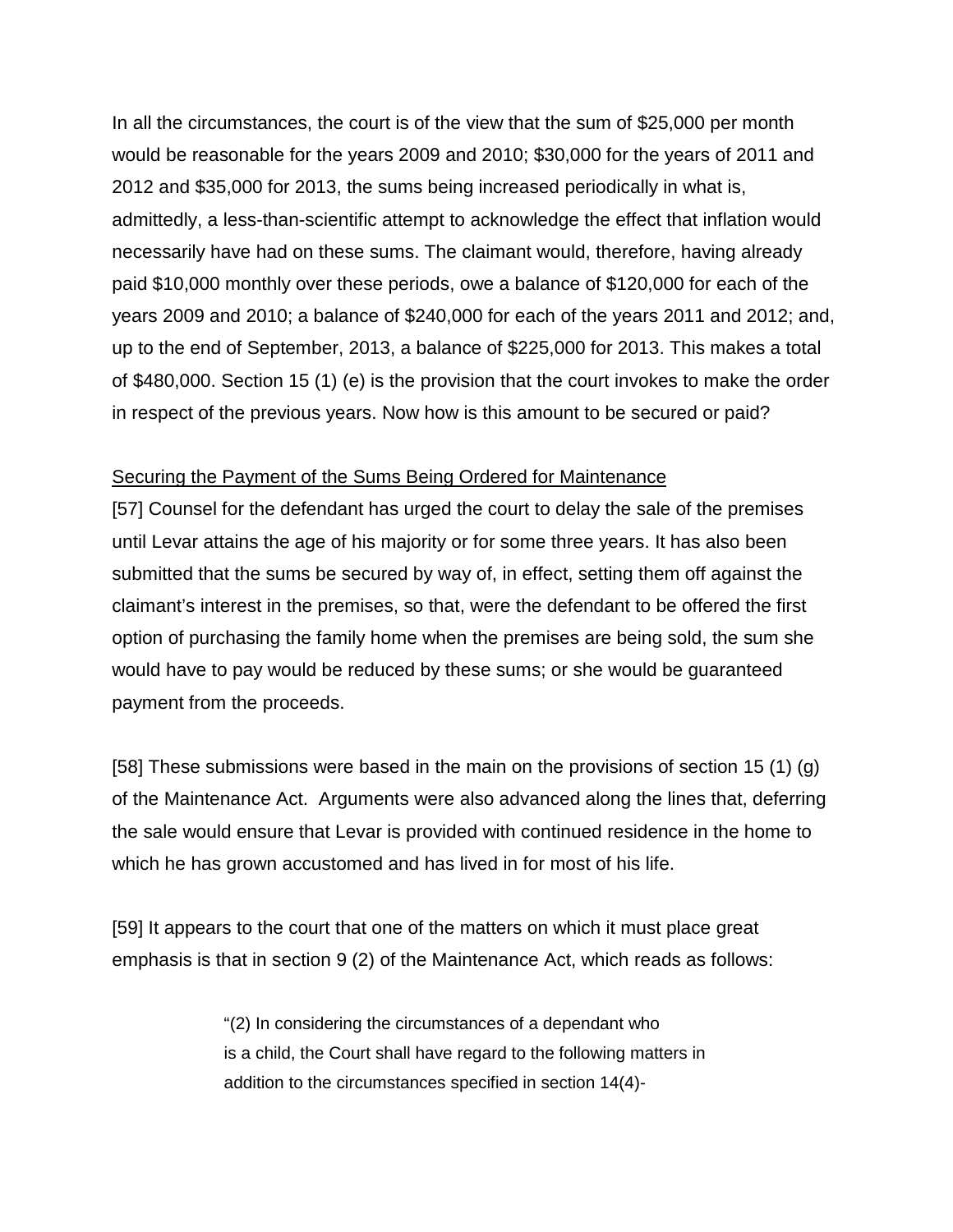(a) that each parent has an obligation to provide support for the child;

(b) the child's aptitude for, and reasonable prospects of, obtaining an education; and

#### (c) the child's need for a stable environment." (Emphasis added).

[60[ It appears to the court that there is considerable force in the arguments advanced on behalf of the defendant both in relation to deferring the sale and also in relation to how the payments are to be secured. In the first place, in relation to the deferring of the sale, it appears to the court that deferring the sale would definitely be in Levar's best interest. It would undoubtedly lend continued stability to his upbringing. Although in an answer to a question posed in cross-examination the claimant indicated that Levar could reside with him at his brother's apartment, there is no evidence that this arrangement would be approved of or consented to by his brother. Further, the arrangements for the care and upbringing of Levar which would have been certified by the court during the divorce proceedings, no doubt spoke to his continued residence at his present address until he attained the age of majority. In the court's view these are sufficient reasons to let the present *status quo* remain - the alternative, in the court's view, tending to have the likely effect of causing a disruption or dislocation to Levar's accustomed existence.

[61] In respect of securing the payment of the sums by way of charging them against the claimant's interest, it appears to the court that this way of proceeding is also reasonable and, from one perspective, might also assist the claimant. It would assist him by making it unnecessary for him to accumulate and pay at this stage in one lump sum, all the sums that the court has ordered be paid for maintenance. And it is also fair to the defendant in that it ensures that the payments in respect of herself and Levar will be secured and certain of ensuring her and him some benefit at the end of the day.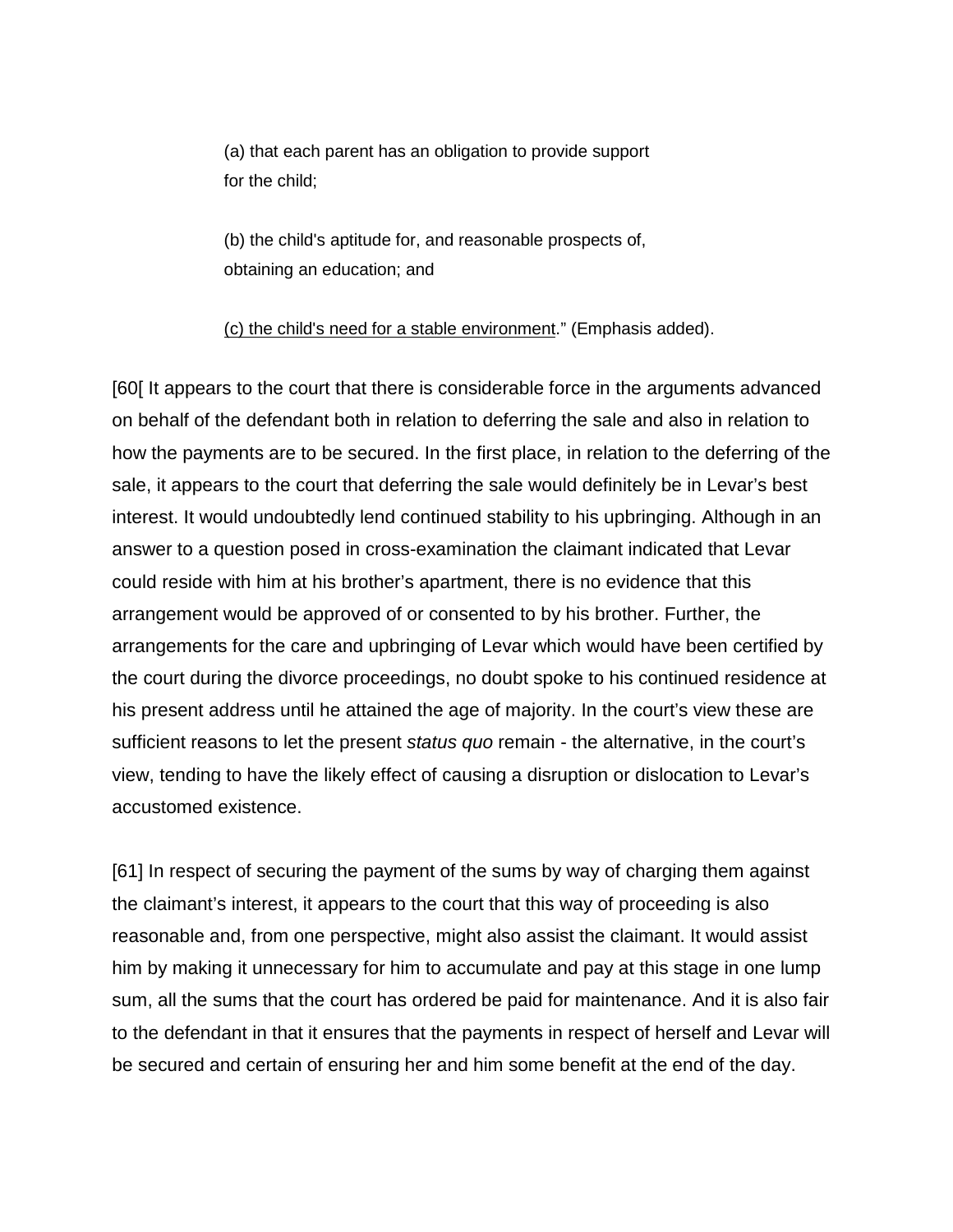# The Claim for Reimbursements

[62] The defendant's claim for a reimbursement of the sum of \$55, 965.76 spent by her on maintaining Levar also appears to be reasonable to the court and appears to have been made as a result of a deficiency in or insufficiency of the amount being paid the claimant. This expenditure was made in respect of the academic years 2011/2012 and 2012/2013.

# **Conclusion**

[63] Applying the guidance provided by the authorities, along with the guidance provided by the statutory provisions, not the least of which include such matters as the requirement that the responsibility for maintenance be borne equally to the extent possible, having regard to the means and other relevant factors of the parties; and having regard primarily to considerations of what is fair and just in all the circumstances, the court has dealt with the matter as indicated above.

[64] Having regard to these considerations, the court is minded to make the following orders:

It is here by ordered that:

i. The claimant and defendant are each entitled to a 50% interest in the property known as all that parcel of land part of Bellevue Hospital Lands, now called Manley Meadows, in the parish of Kingston being the strata lot numbered ONE THOUSAND TWO HUNDRED AND SEVENTY-FIVE A and SECONDLY all that parcel of land part of Bellevue Hospital Lands, now called Manley Meadows, in the parish of Kingston being Lot numbered ONE THOUSAND TWO HUNDRED AND SEVENTY FOUR on the plan of Bellevue Hospital Lands, together being all the land registered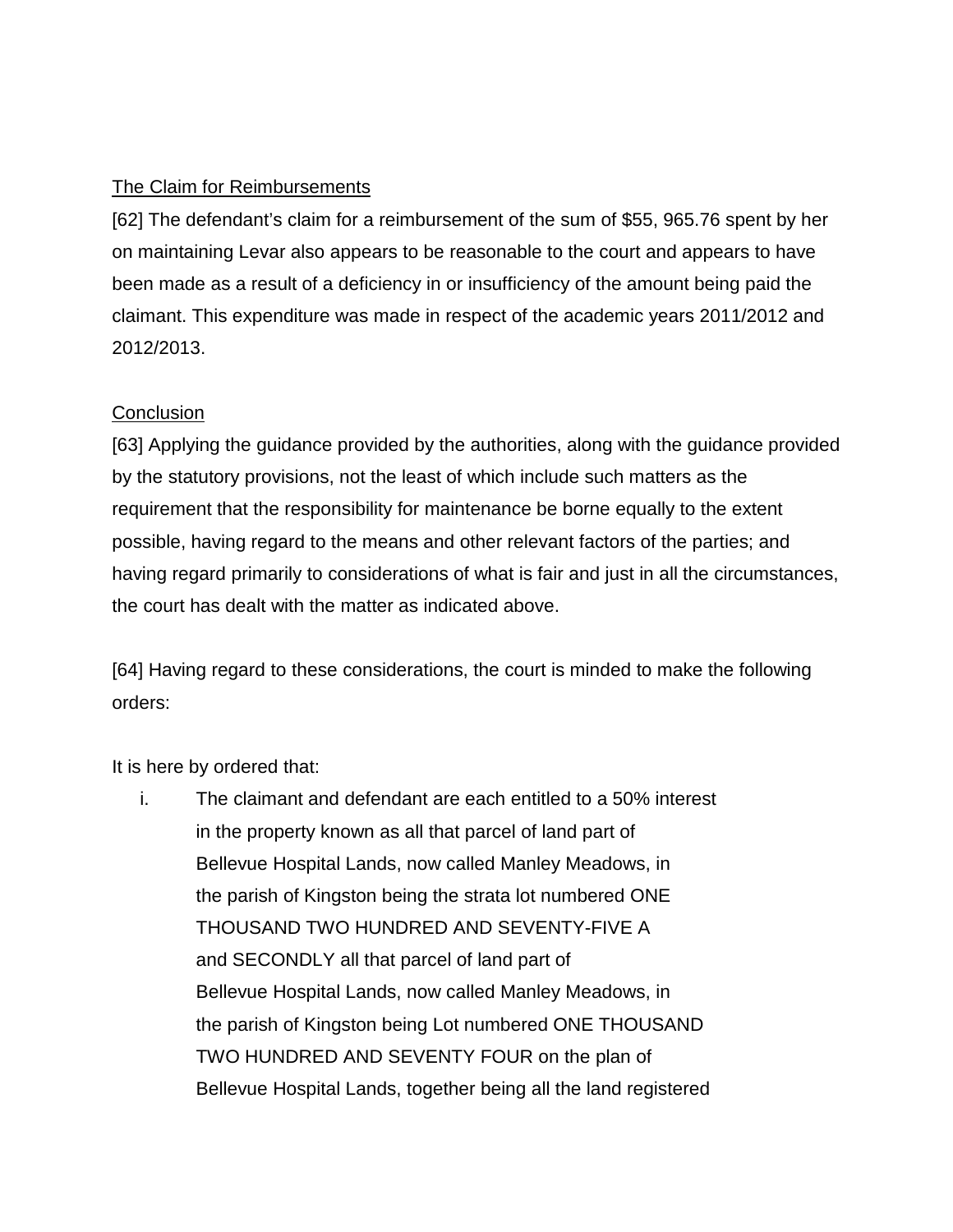at Volume 1341 Folio 867 of the Register Book of Titles; and known as 4A Carlisle Close, Manley Meadows, Kingston 2 in the parish of Kingston (hereinafter referred to as the said property).

- ii. The said property is to be valued by a reputable valuer to be agreed on by both the parties, to determine its current market value; the cost of such valuation to be borne equally between the parties.
- iii. The claimant shall pay to the defendant the sum of \$55, 965. 76 by way of reimbursement of amounts spent by the defendant for educational expenses in respect of the child Levar Stewart for the academic years 2011/2012 and 2012/2013.
- iv. The claimant is to pay to the defendant by way of maintenance for herself the sum of \$120,000 for the years 2006 and 2007.
- v. The claimant is to pay to the defendant by way of maintenance for the child Levar Stewart the following sums: (a) the sum of \$480,000 being arrears for maintenance payments for the child Levar Stewart for the years 2009 to September, 2013; and

(b) the sum of \$35,000 per month for the current maintenance of the child Levar Stewart with effect from October 1, 2013 plus one half educational expenses as they arise, together with continuing to maintain health insurance coverage for the benefit of the said child.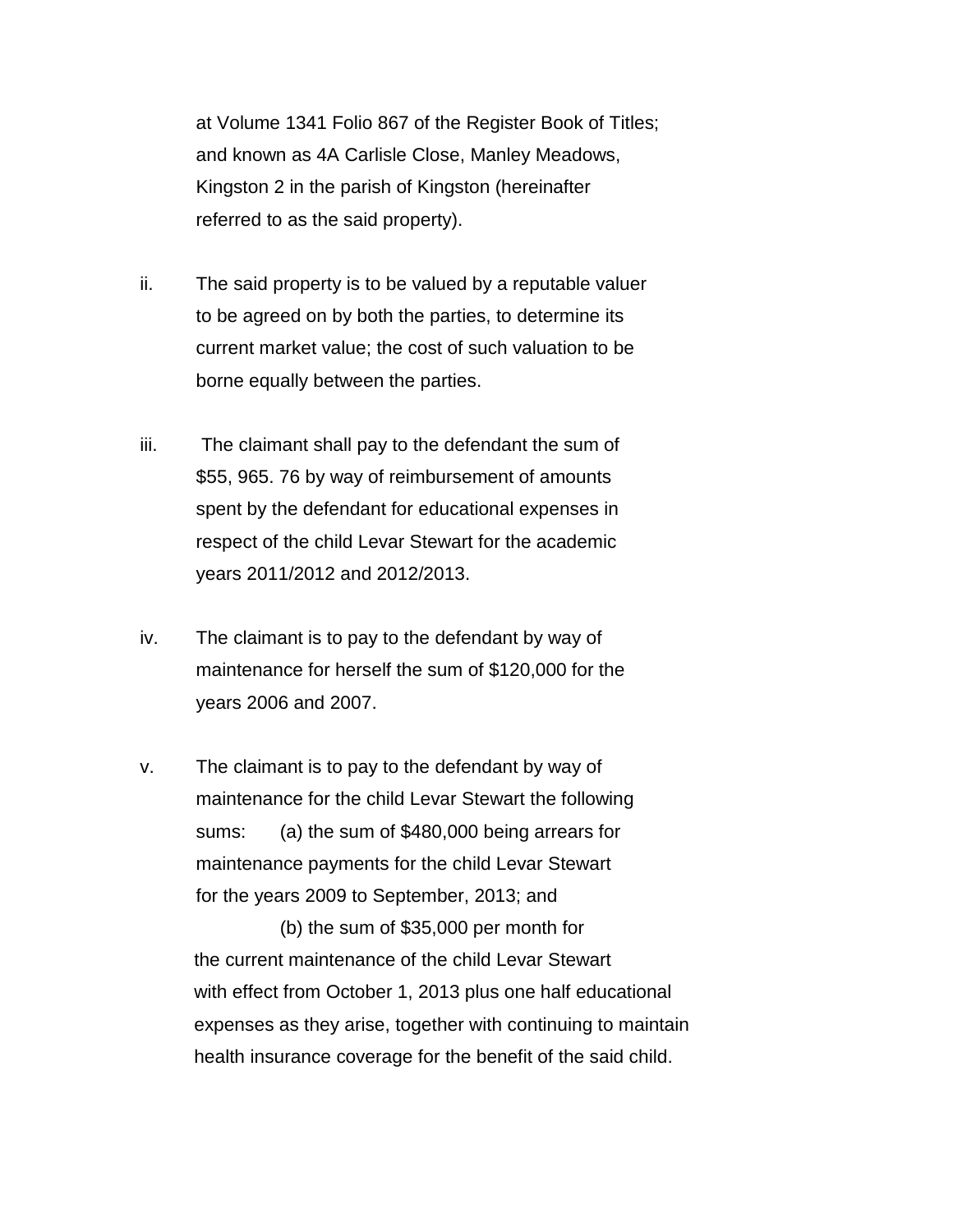- vi. The sums ordered to be paid for maintenance of the child, Levar Stewart, and the defendant be secured against and shall be a charge on the claimant's interest in and share of the said property. In the event of a sale of the said property, the said amounts shall be deducted as a lump-sum from the claimant's share of the proceeds of sale of the said property and paid to the defendant.
- vii. The property shall not be sold until the child of the parties, Levar Stewart, attains the age of majority; provided that the defendant does not remarry or cohabit with someone else.
- viii. The child, Levar Stewart shall continue to reside with the defendant at the said property until he attains the age of majority.
- ix. The claimant shall continue to make the monthly mortgage payments by way of salary deduction in respect of the said property until the said property is sold; and shall do nothing to alter this arrangement.
- x. The said property is to be sold upon the child, Levar Stewart's, attaining his majority; and the proceeds of sale divided equally between the parties, subject to the maintenance payments made herein; unless an order extending the order for his maintenance is made for a further period beyond the age of 18 on account of his being engaged in a course of training or education.